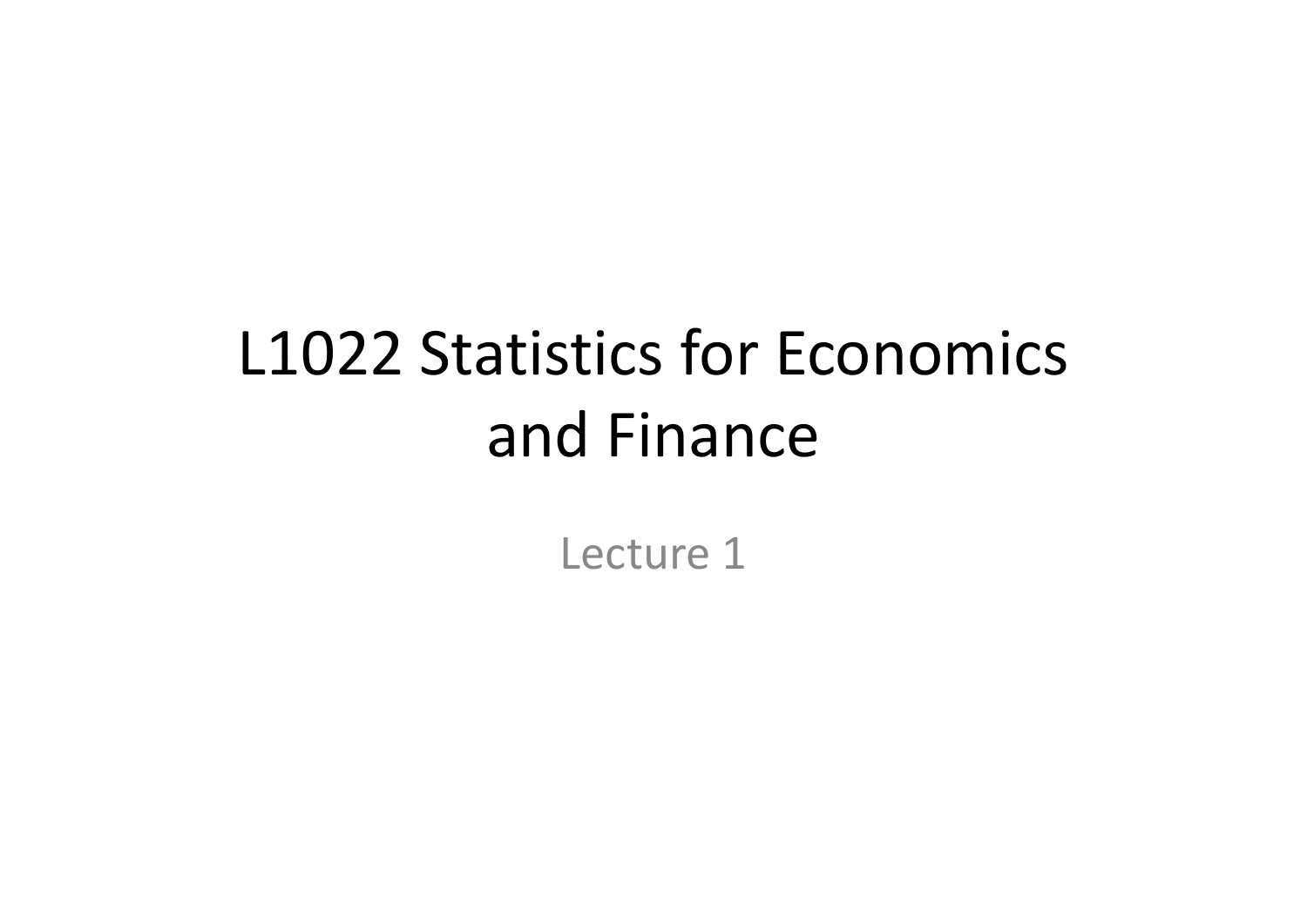## Course Organization

- 2<sup>nd</sup> and 3<sup>rd</sup> year course
- $\bullet$ • Introduction to statistical principles and techniques
- $\bullet$ • Core text: Barrow
- $\bullet$ Emphasis on practical applications
- •Assessment: project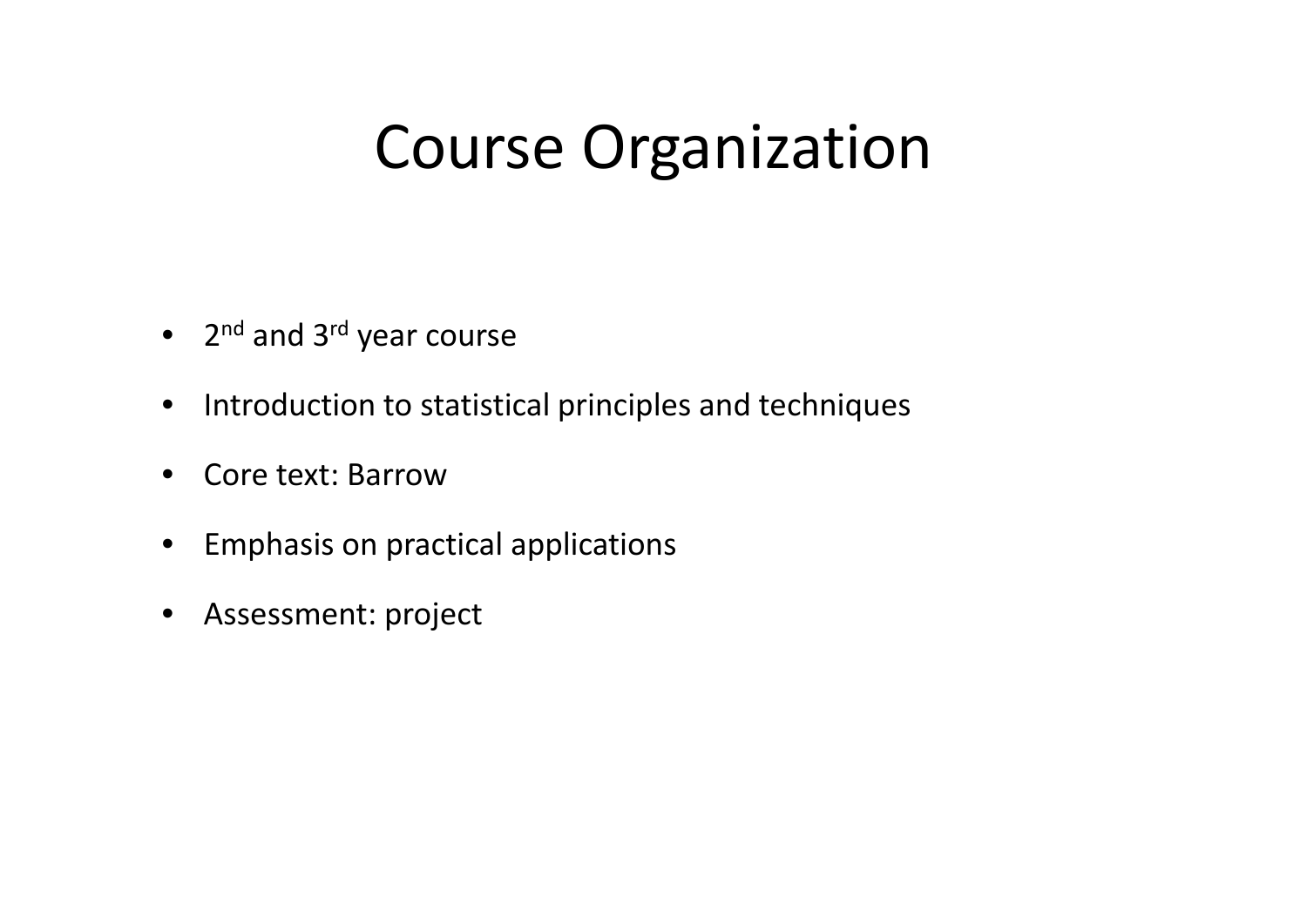## Introduction

- • Key definitions
	- **Population**: the entire set of observations/census
	- **Sample**: <sup>a</sup> sub‐group of the population
	- **Parameter** : the true value of <sup>a</sup> characteristic of the population
		- $\bullet\,$  denoted by Greek characters e.g.  $\mu$  and  $\sigma^2$
	- **Statistic**: an estimate of the parameter calculated using the sample
		- $\bullet\,$  denoted by normal characters e.g.  $\overline{\chi}\,$  and s<sup>2</sup>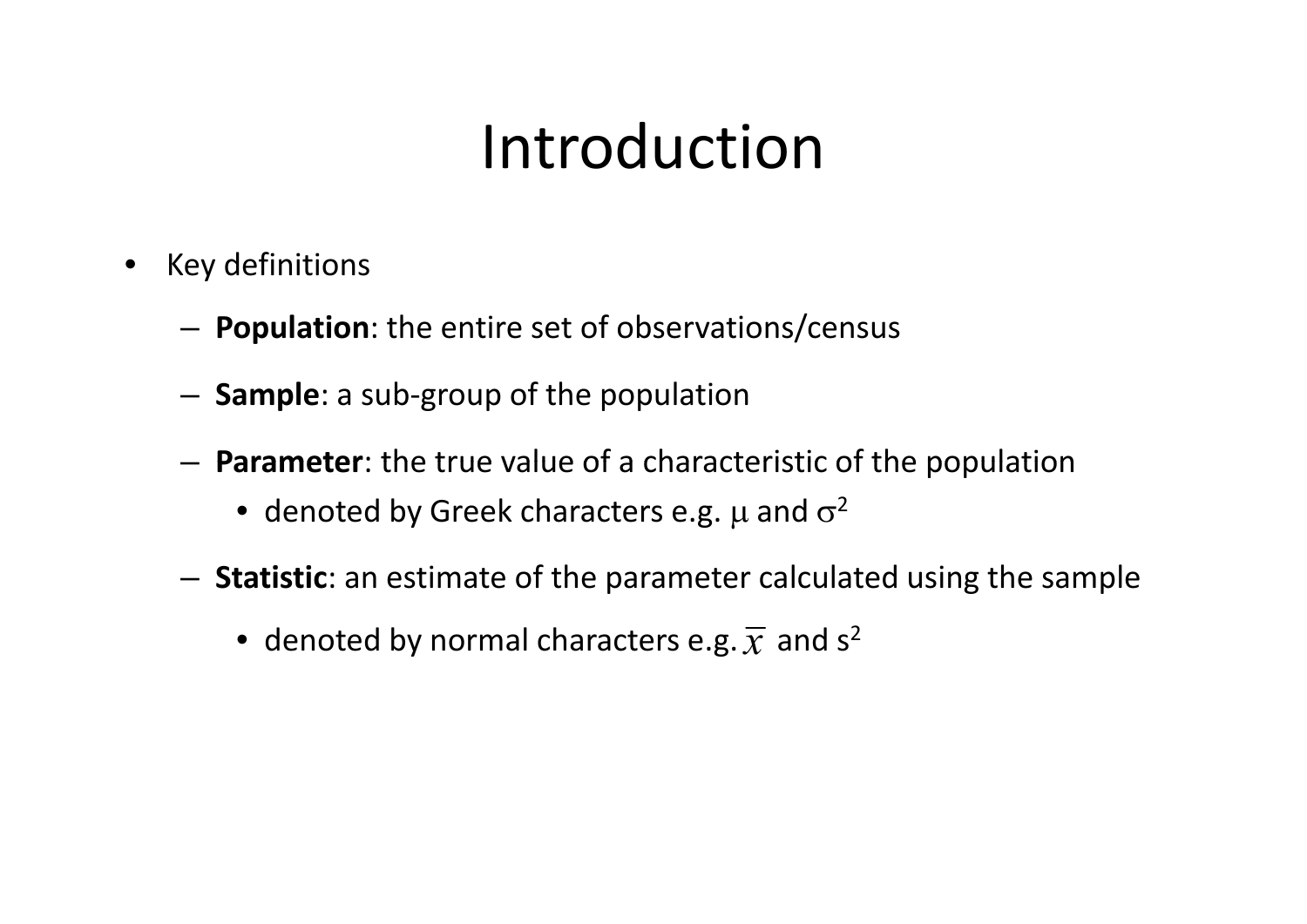## Descriptive Statistics

- •Descriptive statistics summarize <sup>a</sup> mass of information
- •• We may use graphical and/or numerical methods
- • Examples of graphical methods are the bar chart, XY chart, pie chart and histogram (see seminar 1 and workshop 1 for practice)
- Examples of numerical methods are averages and standard deviations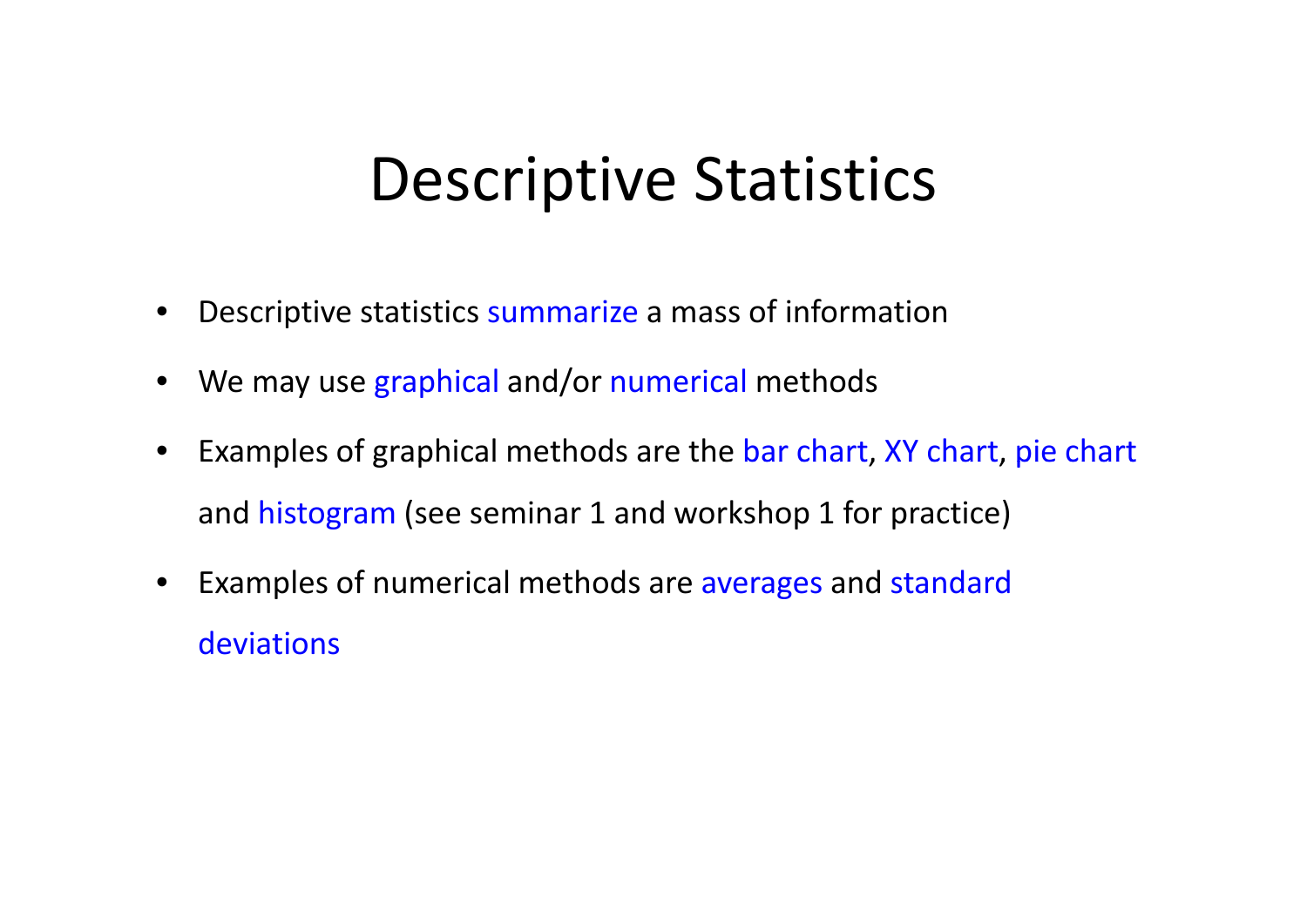## Numerical Techniques

- We examine measures of
	- Location
	- Dispersion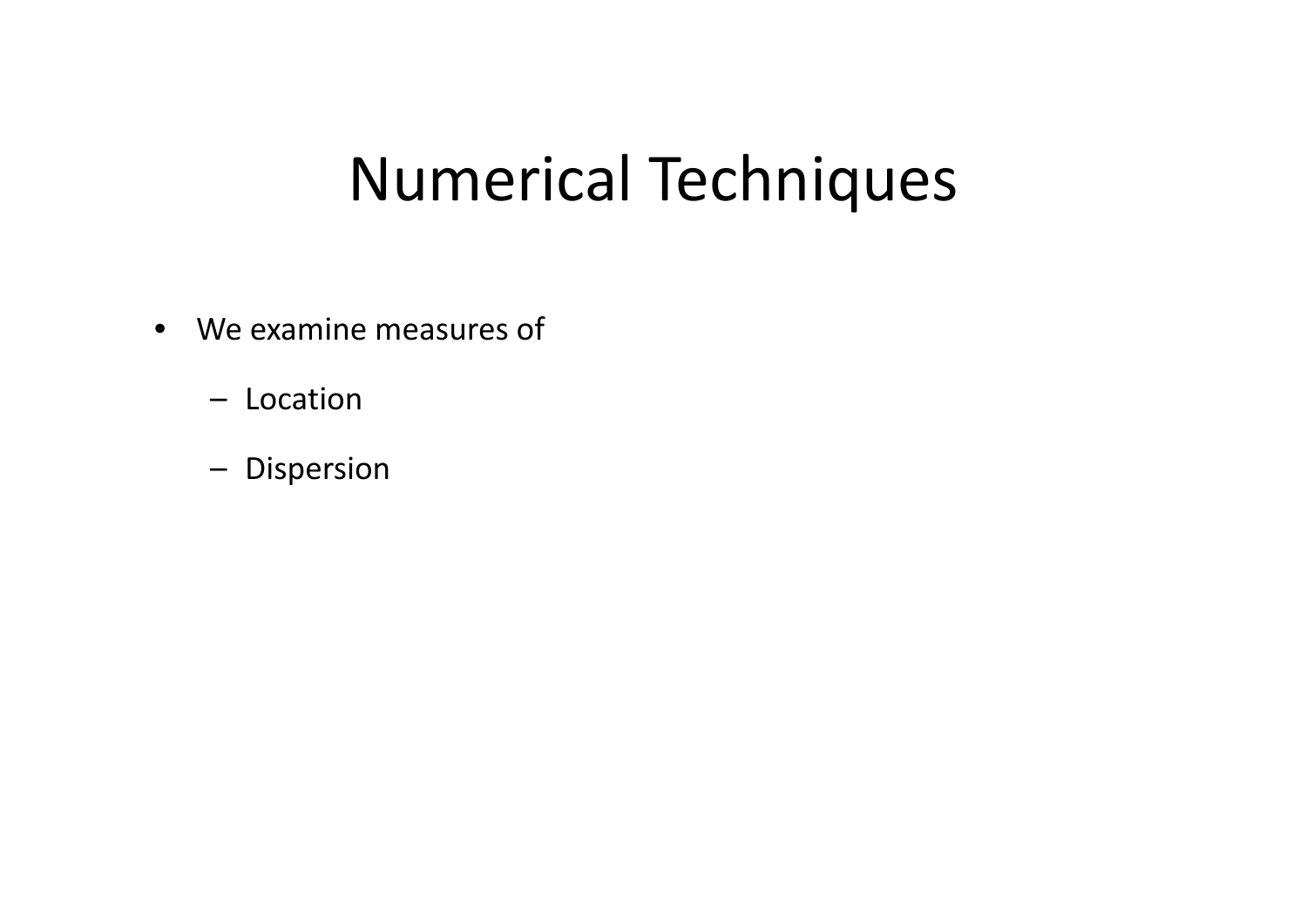## Measures of Location

- Mean strictly the arithmetic mean, the well known 'average'
- Median e.g. the income of the person in the middle of the distribution
- $\bullet$  Mode e.g. the level of income that occurs most often
- These different measures can give different answers…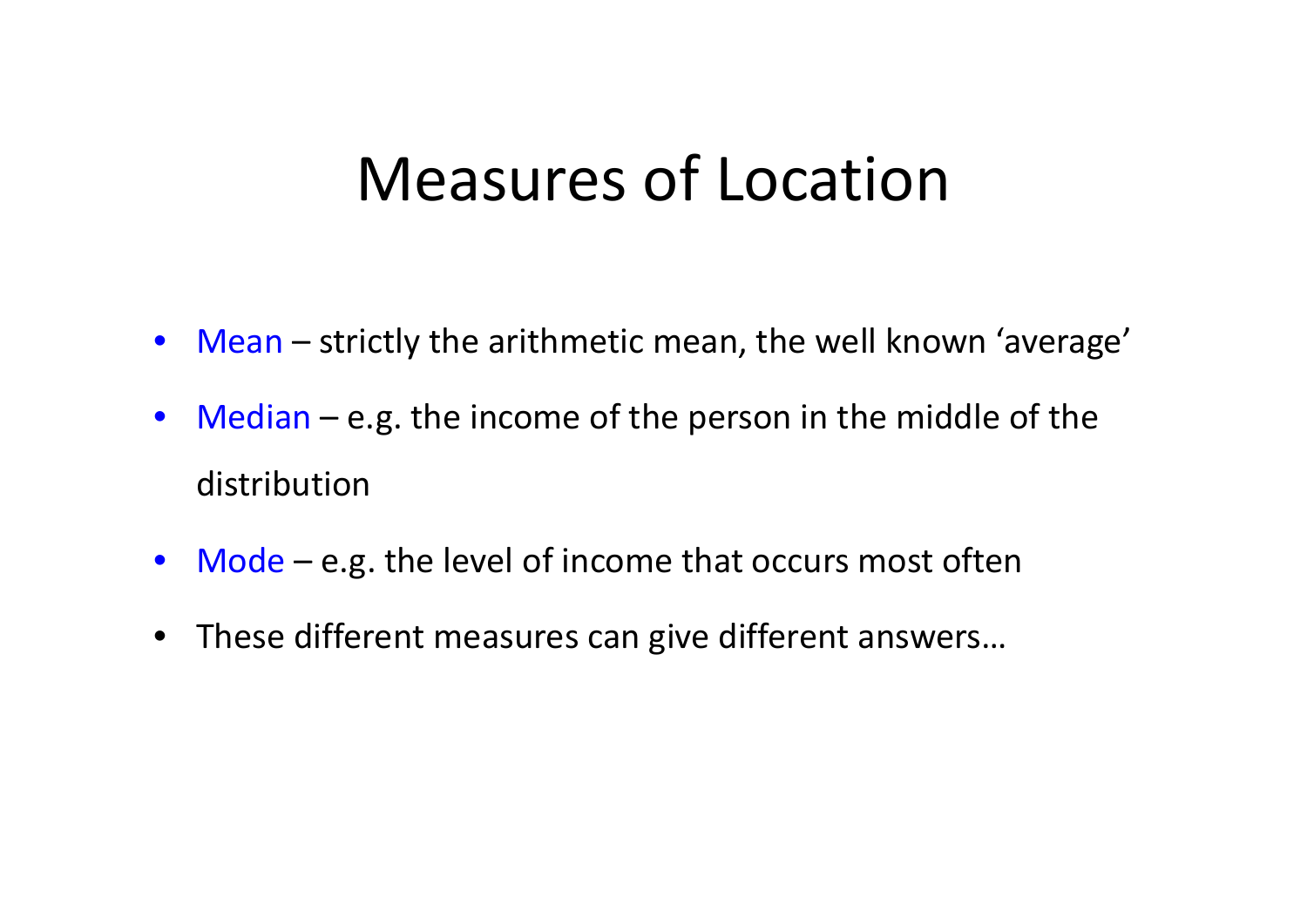### The Mean of the Income Distribution

Person 1 2 3 4 5 6 7 8 9 10 income 15 15 20 25 45 55 70 85 125 250

$$
\mu = \frac{\sum x}{n} = \frac{705}{10} = 70.5
$$

Mean income is therefore £70,500 per year

NB: use  $\mu$  if data is the whole population, or  $\overline{x}$  if the data is a sample (same formula).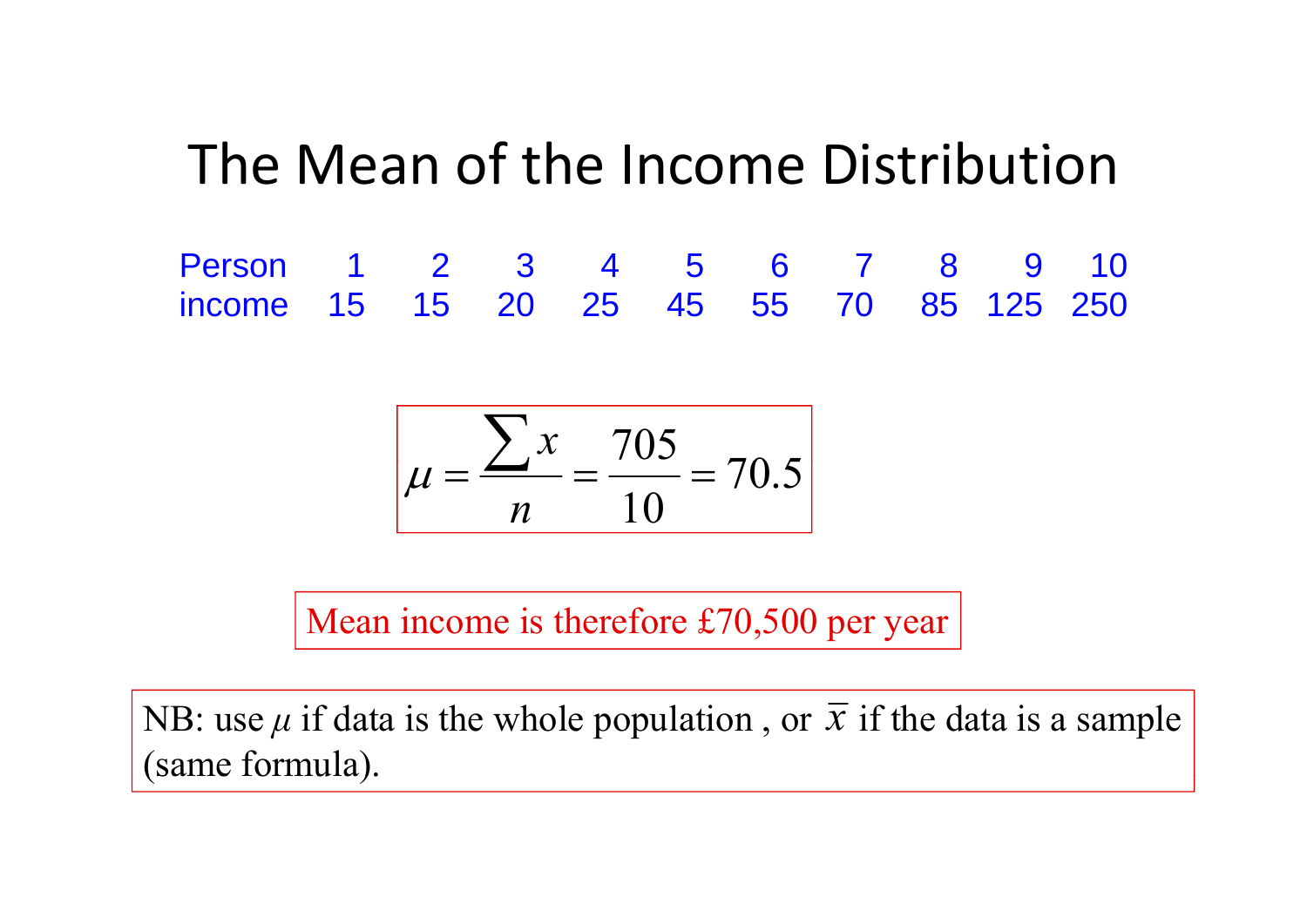## The Median

• The income of the 'middle person' – i.e. the one located halfway through the distribution



 $\bullet$ • The median is little affected by outliers, unlike the mean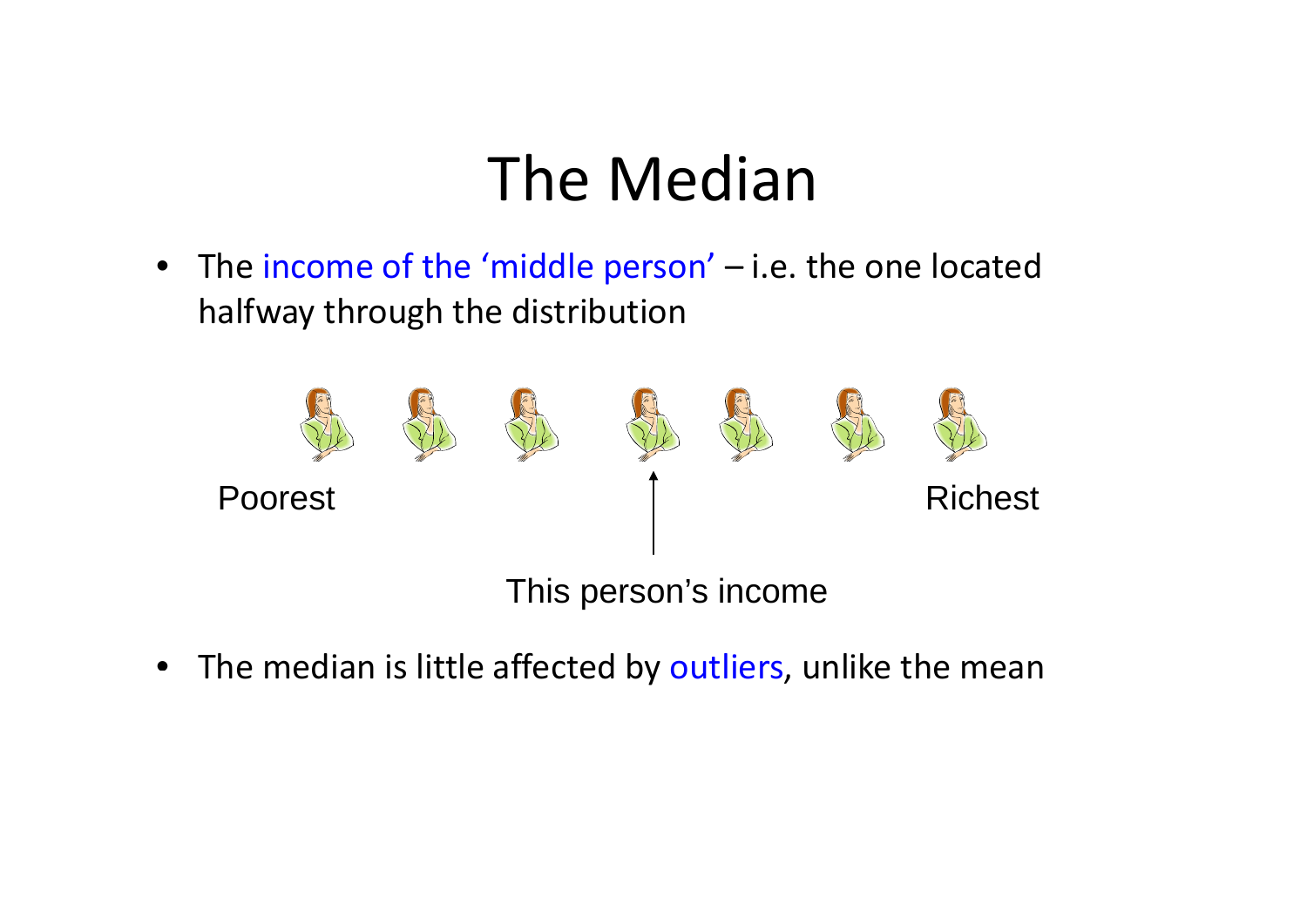## **Calculating the Median**

• We have 10 observations in the sample, so the person 5.5 in rank order has the median wealth. This person is somewhere between £45,000 and £55,000

| Person 1 2 3 4 5 6 7 8 9 10            |  |  |  |  |  |
|----------------------------------------|--|--|--|--|--|
| income 15 15 20 25 45 55 70 85 125 250 |  |  |  |  |  |

- Hence the median income is £50,000 per year
- Q: what happens to the median if the richest person's income is doubled to £500?
- Q: what happens to the mean?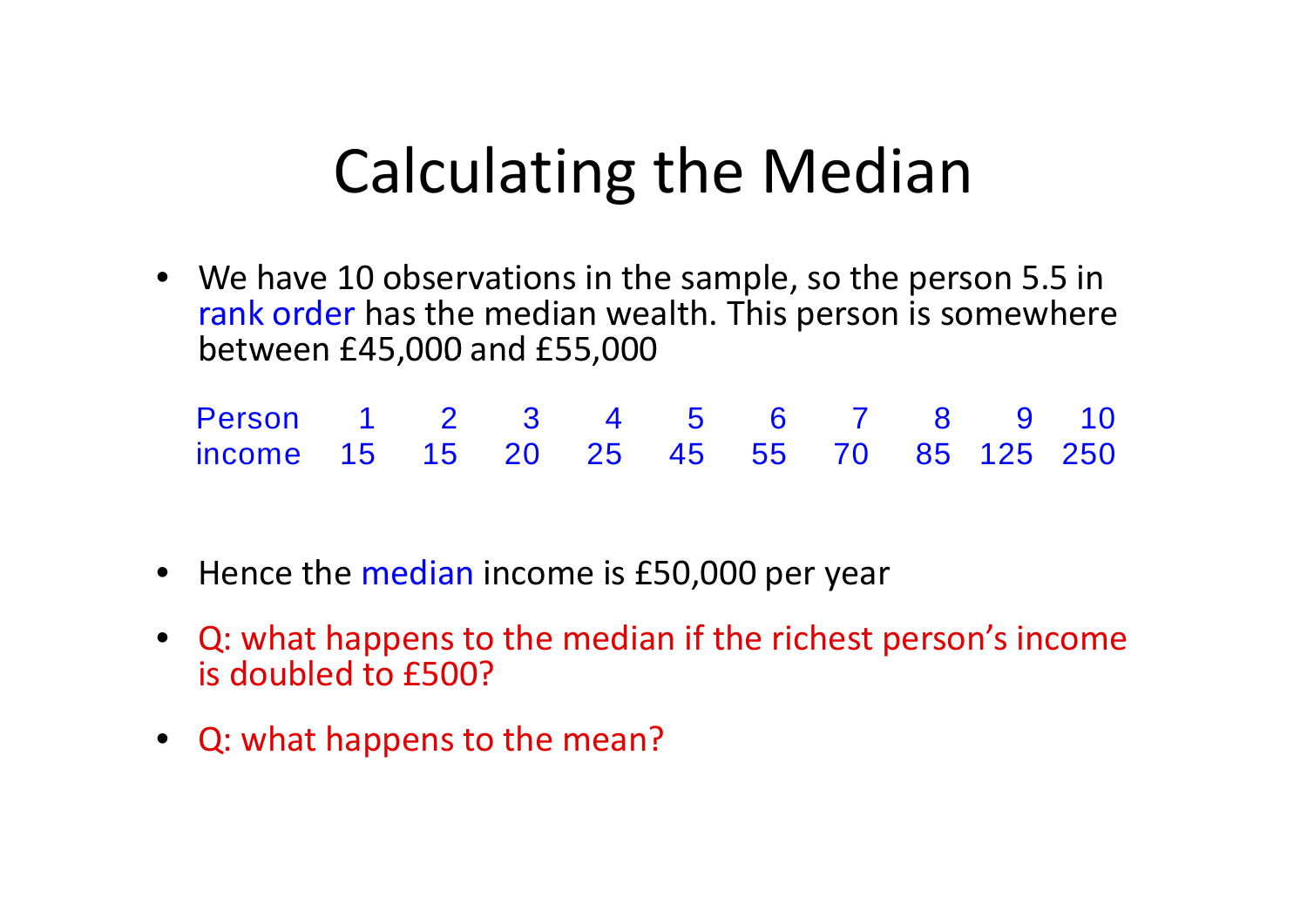## The Mode

- The mode is the observation with the highest frequency
- For our data we have a single mode at £15,000
- $\bullet$ • It is possible to have a sample or population with no mode, or more than 1 mode
	- – $-$  E.g. two modes: bimodal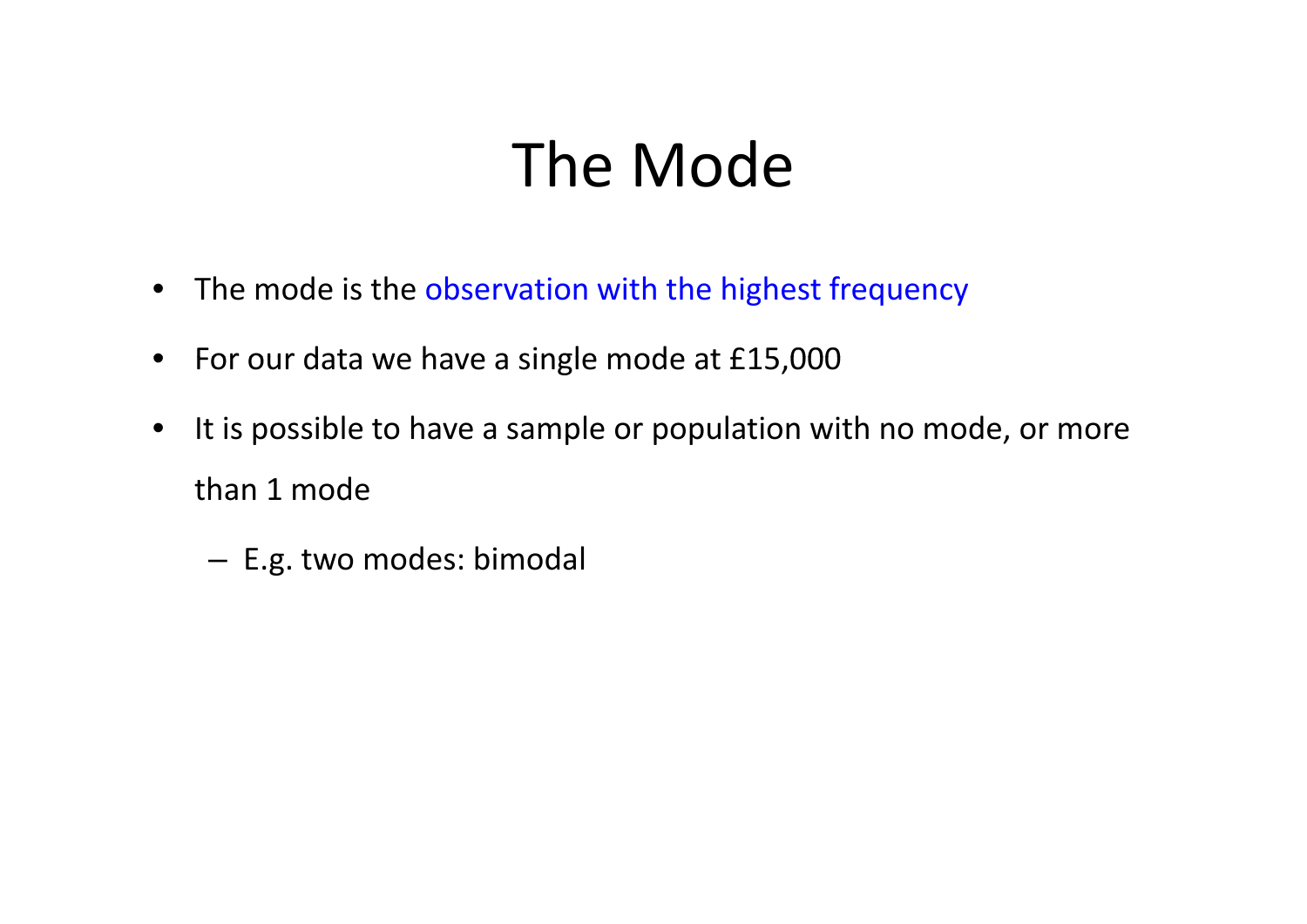## Measures of Dispersion

- Range the difference between smallest and largest observation. Not very informative for most purposes
- Variance based on all observations in the population or sample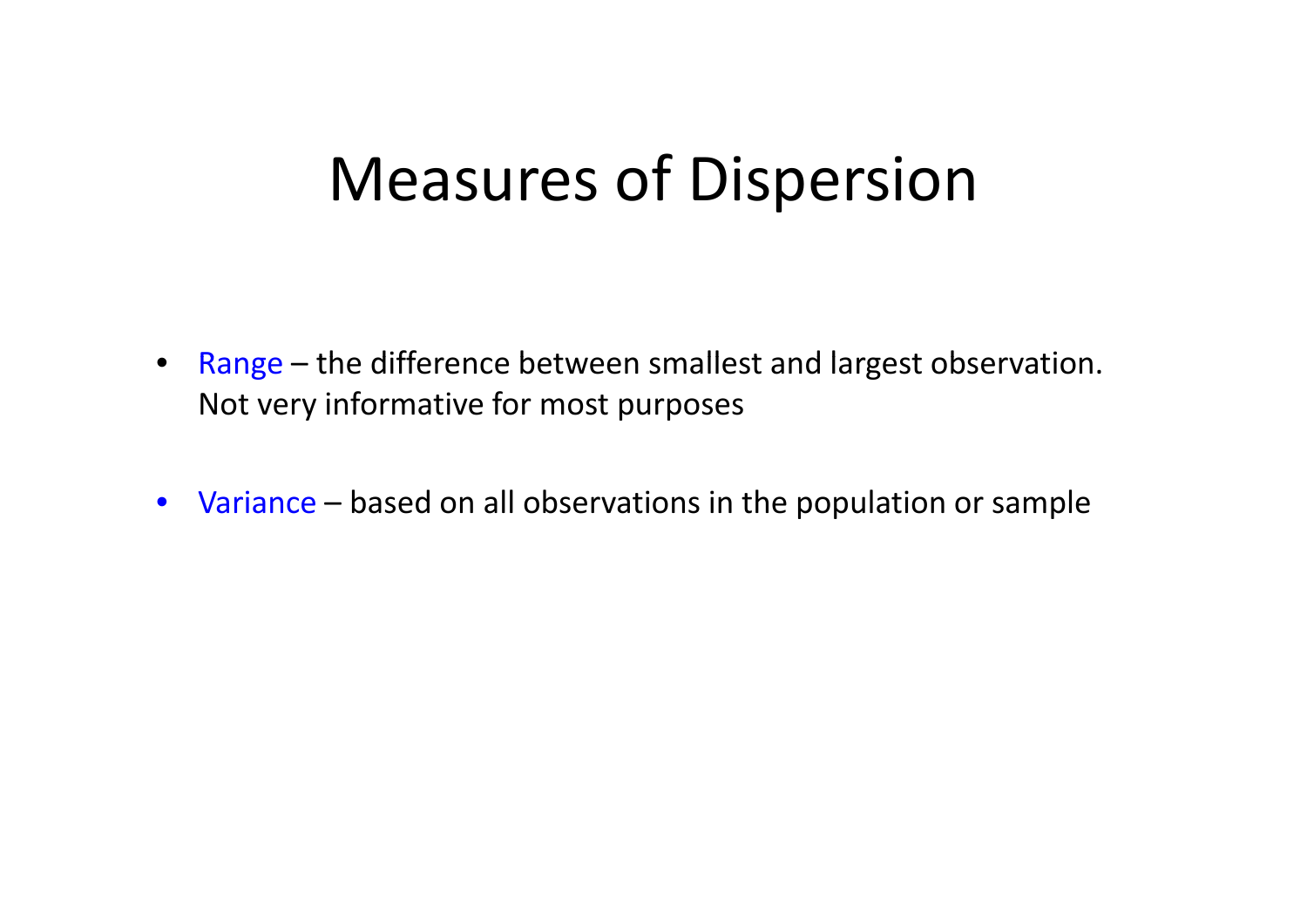### The Variance

 $\bullet$ • The variance is the average of all squared deviations from the mean:

$$
\sigma^2 = \frac{\sum (x - \mu)^2}{n}
$$

- $\bullet$ The larger this value, the greater the dispersion of the observations
- $\bullet$ • NB: use  $\sigma^2$  for population variance; for sample variance use s<sup>2</sup> and divide by <sup>n</sup>‐1 rather than by <sup>n</sup>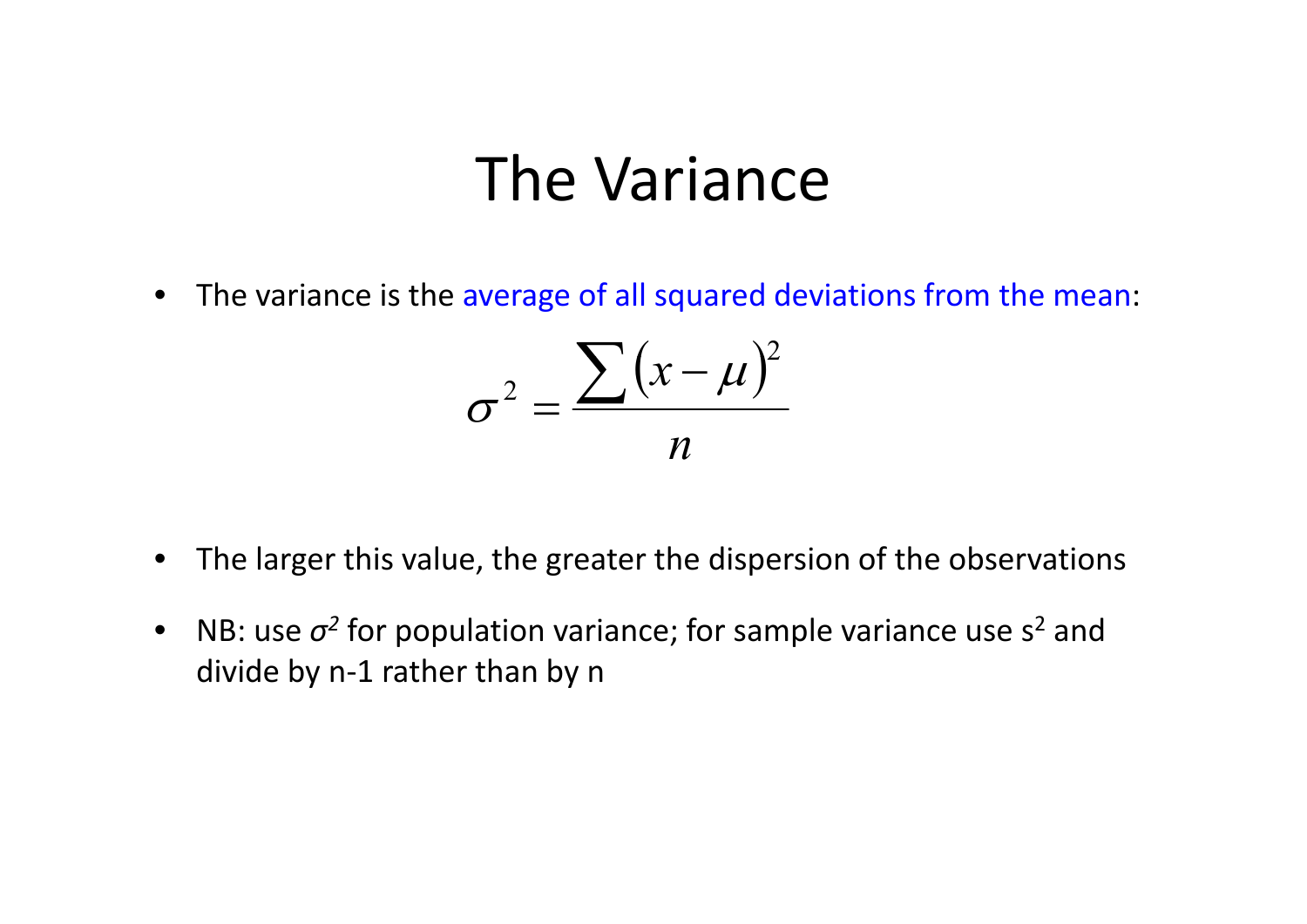## The Variance (cont.)

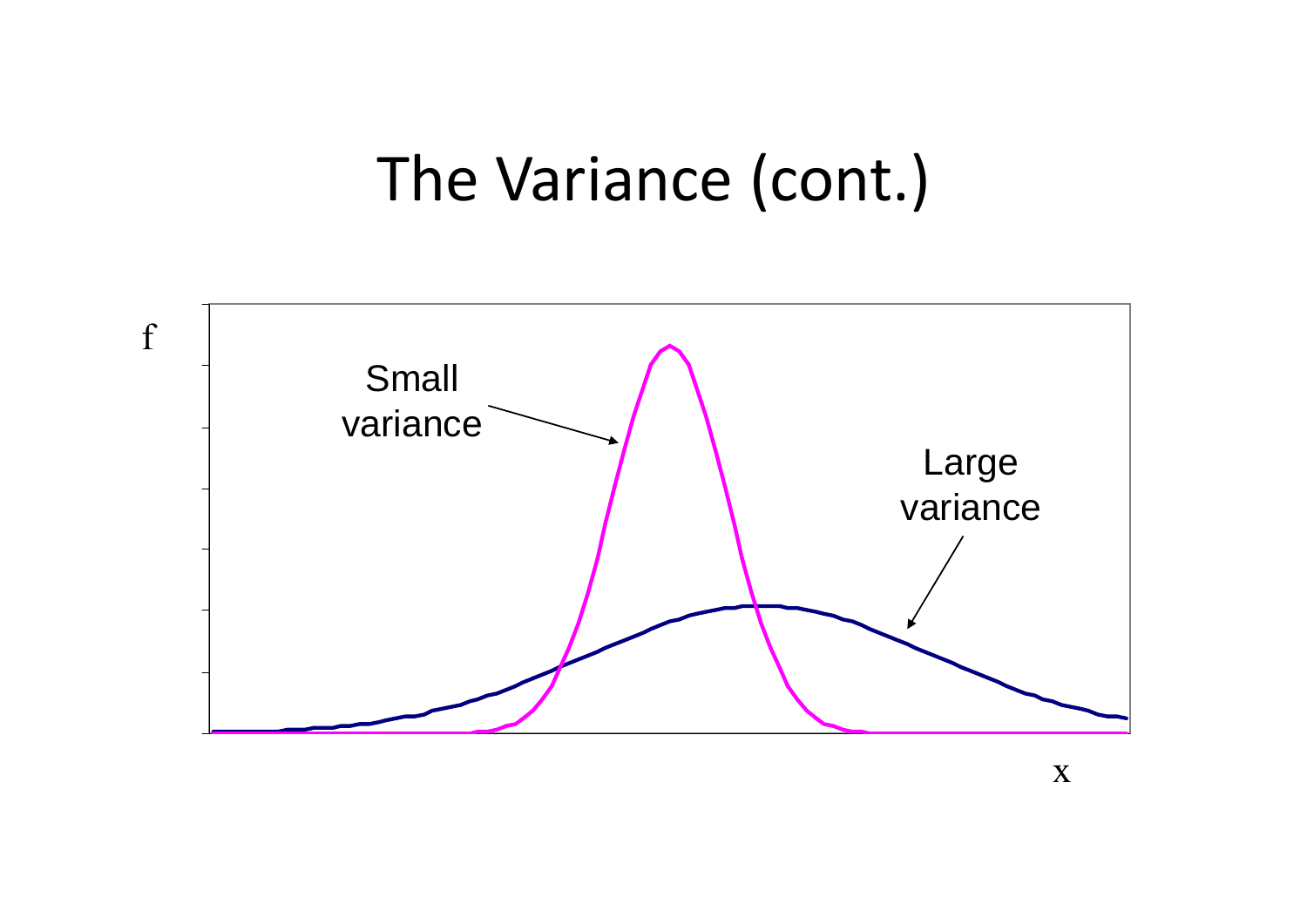## Calculating the Sample Variance



i 1 2 3 4 5 6 7 8 9 10 x 15 15 20 25 45 55 70 85 125 250 <sup>x</sup>2 225 225 400 625 2025 3025 4900 7225 15625 62500  $\sum_{i=1}^{10} x_i^2 = 225 + 225 + \dots$  62500 = 96775;  $n\overline{x}^2 = 10 \times 70.5^2 = 49705$ 1  $x_i^2 = 225 + 225 + \dots 62500 = 96775; nx$ *i* $\frac{2}{2}$  96775 – 49705

$$
s^2 = \frac{967/5 - 49705}{9} = 5230
$$

NB: Variance is in  $\mathbb{E}^2$ , so we use the square root, known as the standard deviation, *<sup>s</sup>*. *<sup>s</sup>*=72.318, i.e. £72,318.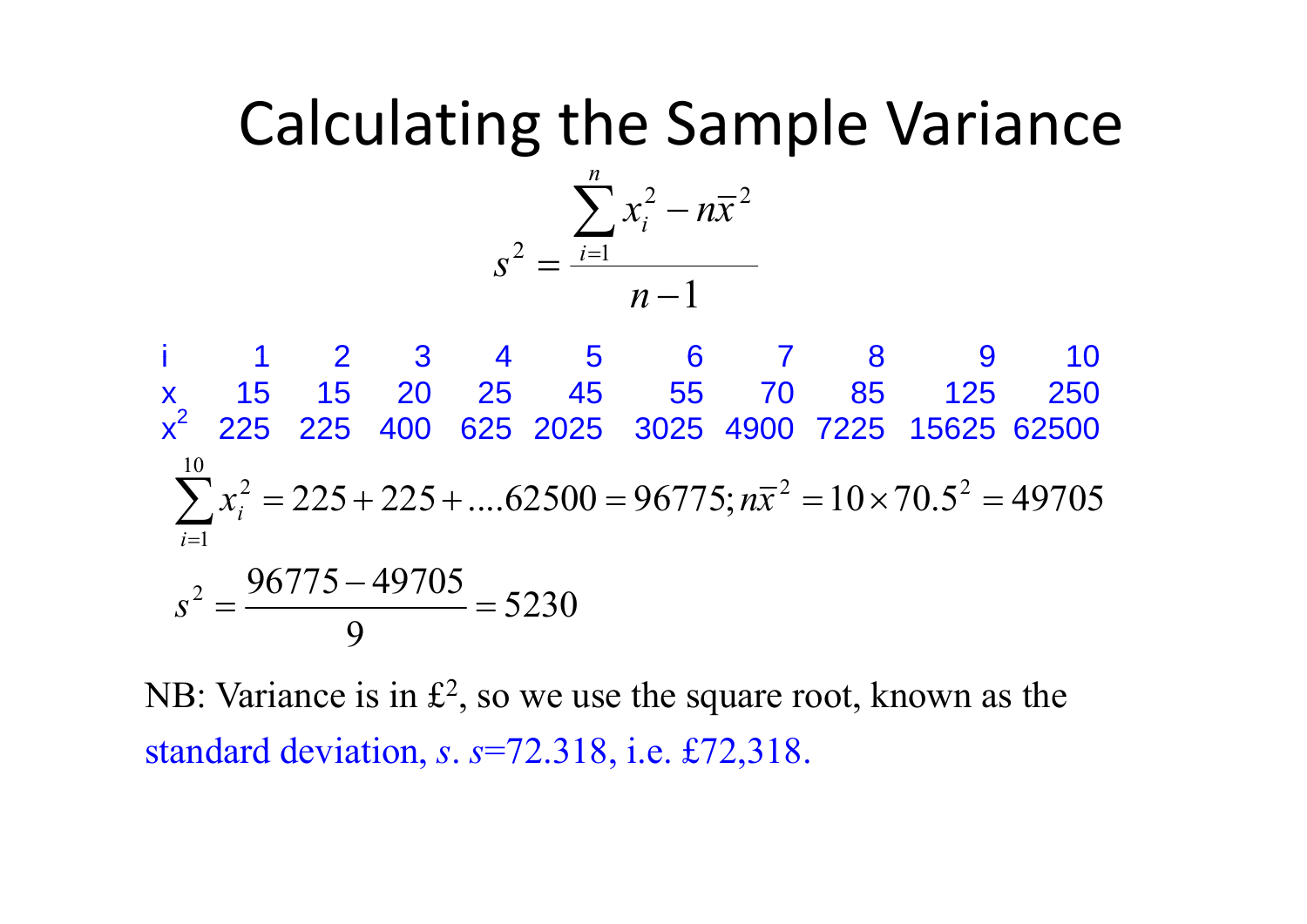## Standard Deviation

 $\bullet$ Useful to help us estimate

> a) The % of obs. that lie within <sup>a</sup> given number of standard deviations above or below the mean (2 rules)

b) Where <sup>a</sup> particular observation lies relative to the mean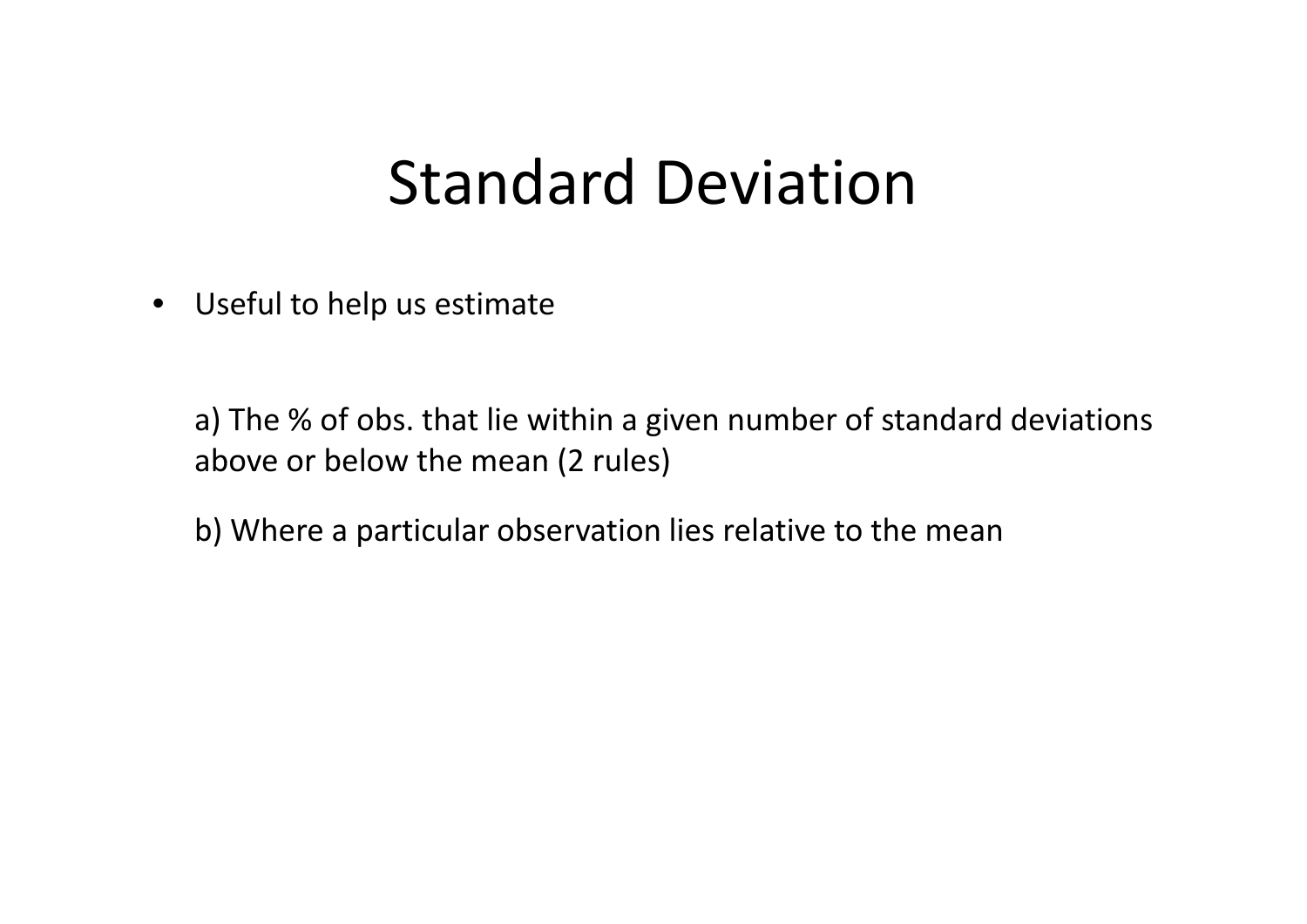# Chebyshev's Rule

• 100(1‐1/**k**2)% of observations lie within **k** standard deviations above and below the mean.

e.g.  $100*[1-1/(2^2)]\% = 75\%$  of obs. lie within 2 s.d.s either side of the mean



 $-2s$   $-1s$   $\mu$   $+1s$   $+2s$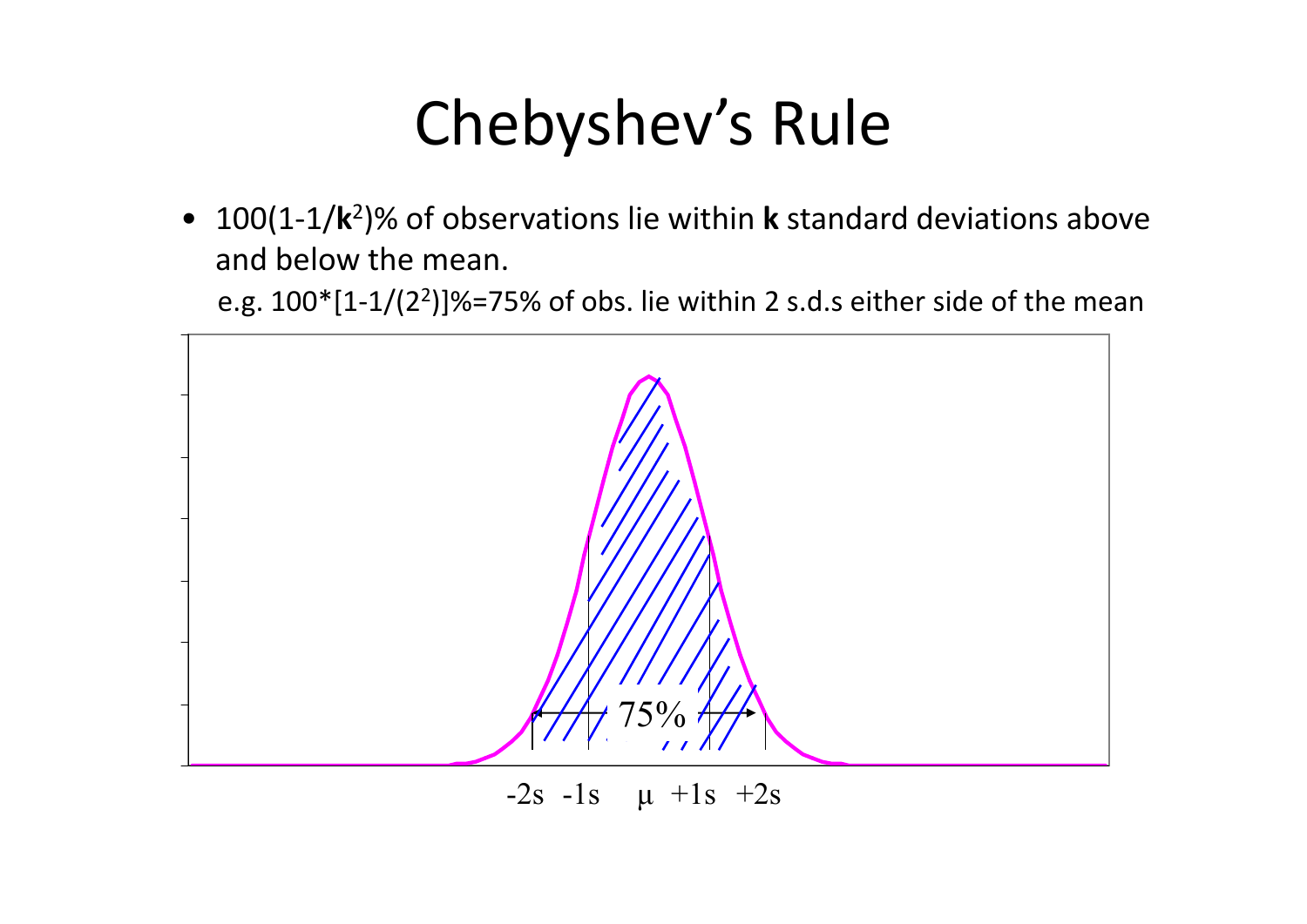## Empirical Rule

- *If* the underlying distribution is Normal (more next week), then
	- $-$  68% of observations lie within  $\pm$  1 st. devs
	- 95% of observations lie within ± 2 st. devs
	- 99% of observations lie within ± 3 st. devs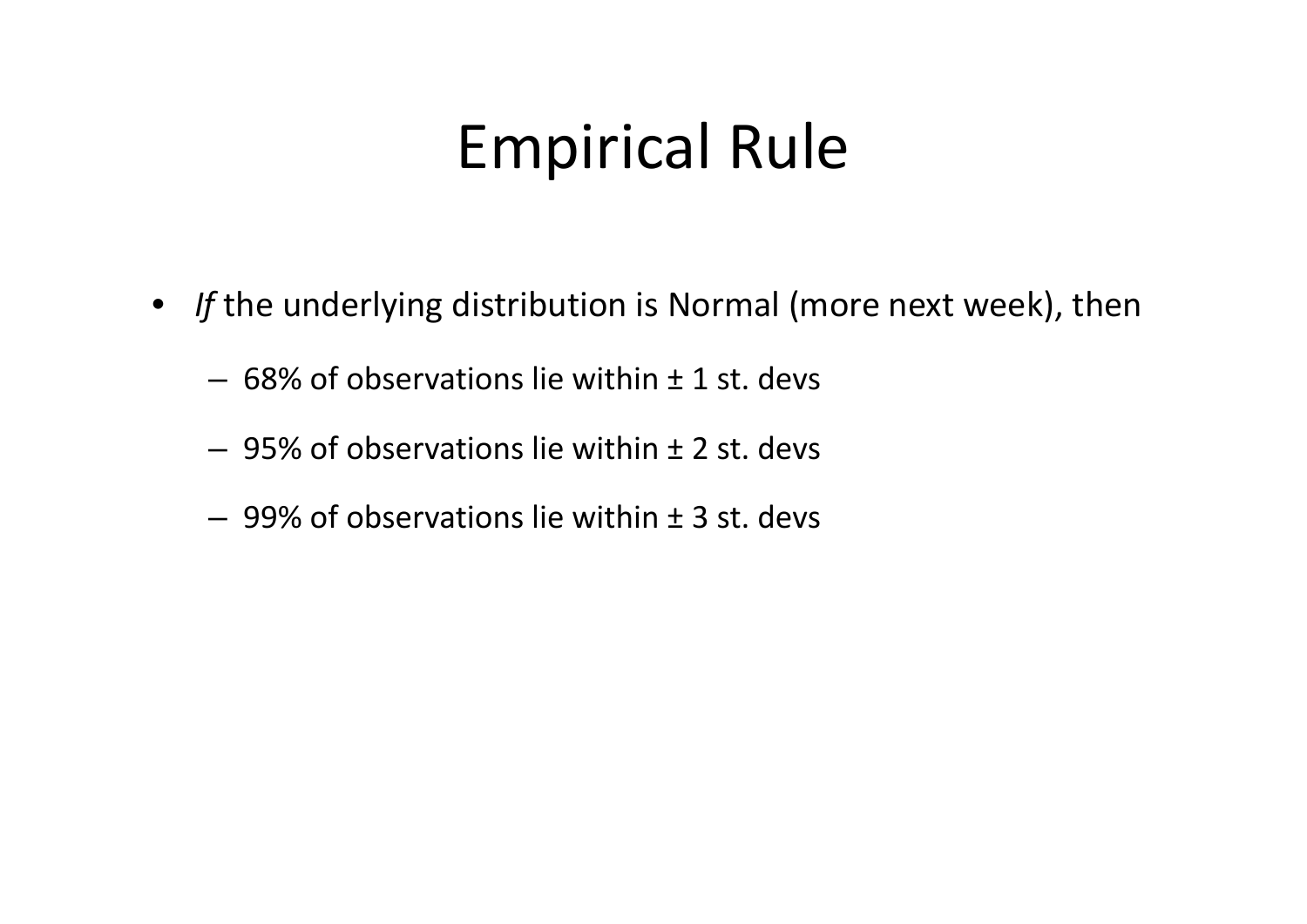### z‐scores

•● z-scores tell us how many standard deviations an observation lies above or below the mean

$$
z = \frac{x - \mu}{\sigma}
$$

- z>0 means that the observation lies above the mean
- $-$  z<0 means that the observation lies below the mean
- e.g.  $\mu$  = 55 and  $\sigma$  = 10. What is z-score of 65?

$$
z = \frac{65 - 55}{10} = 1
$$

 $\bullet$ • Thus, 65 is exactly 1 st.dev. above the mean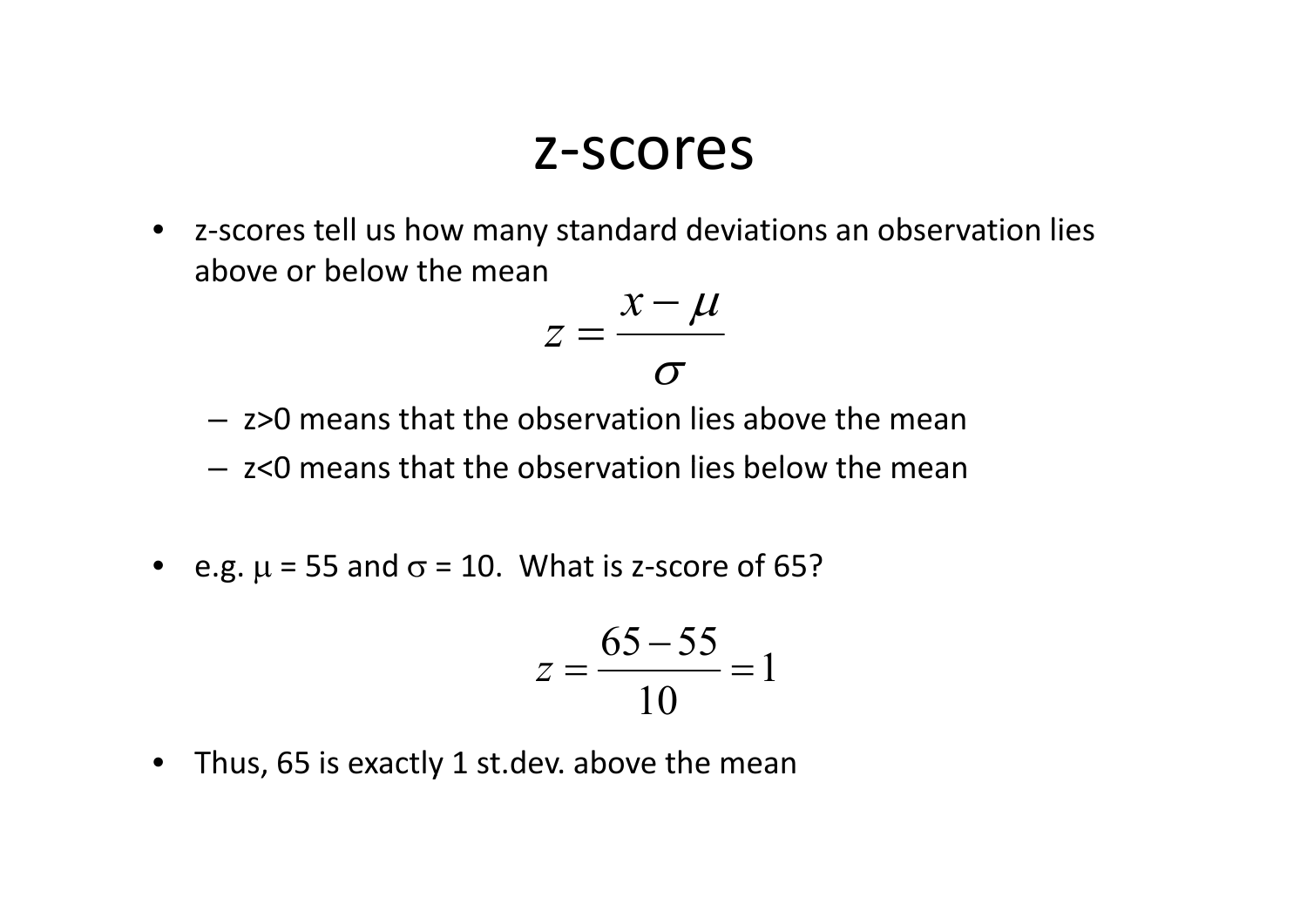## Summary

- •We can use graphical and numerical measures to summarise data
- $\bullet$ The aim is to simplify without distorting the message
- $\bullet$  Summary measures of location [mean, median, mode] and dispersion [variance, standard deviation, <sup>z</sup>‐scores] provide <sup>a</sup> good description of the data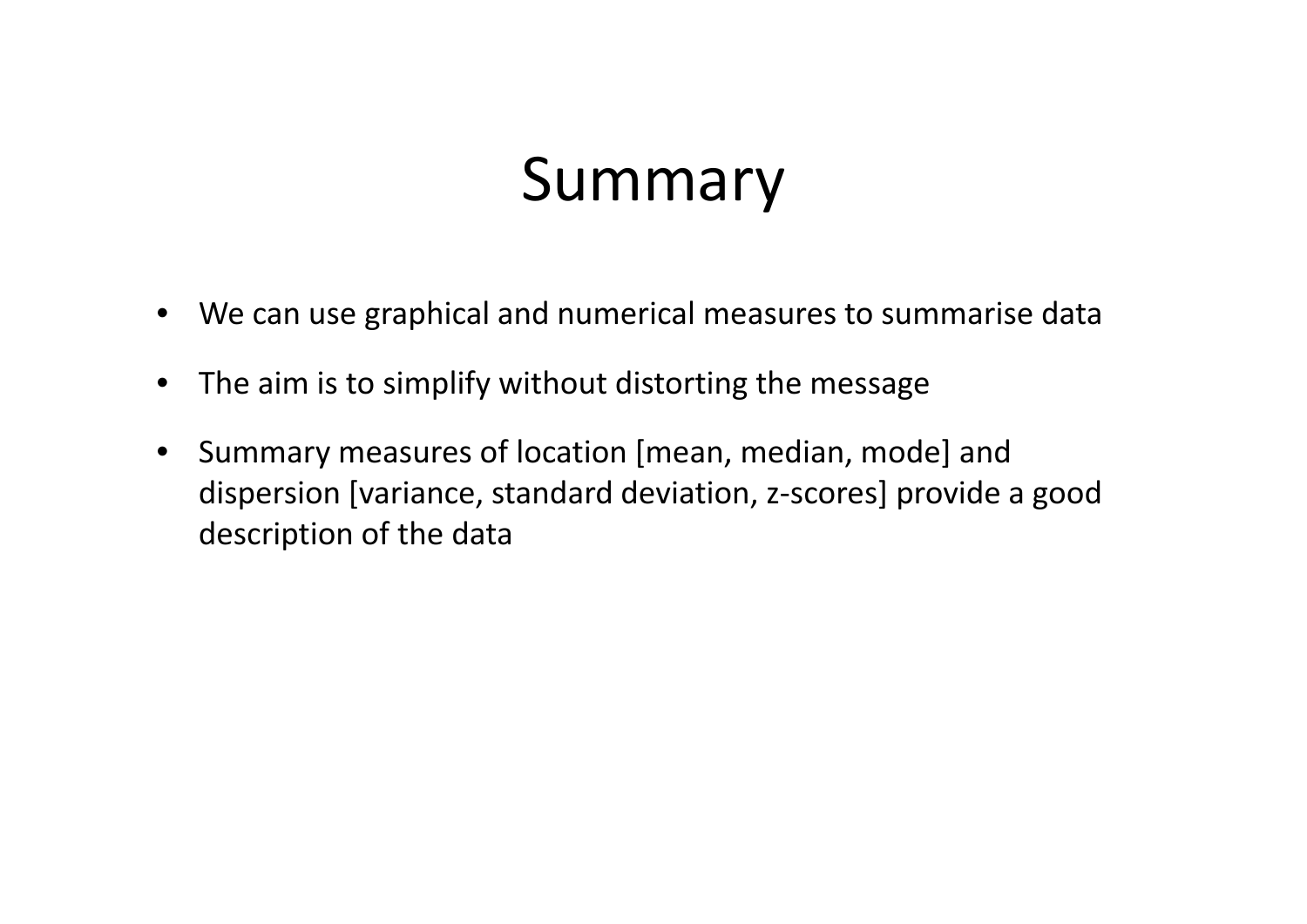Appendix: calculating summary statistics when the data is grouped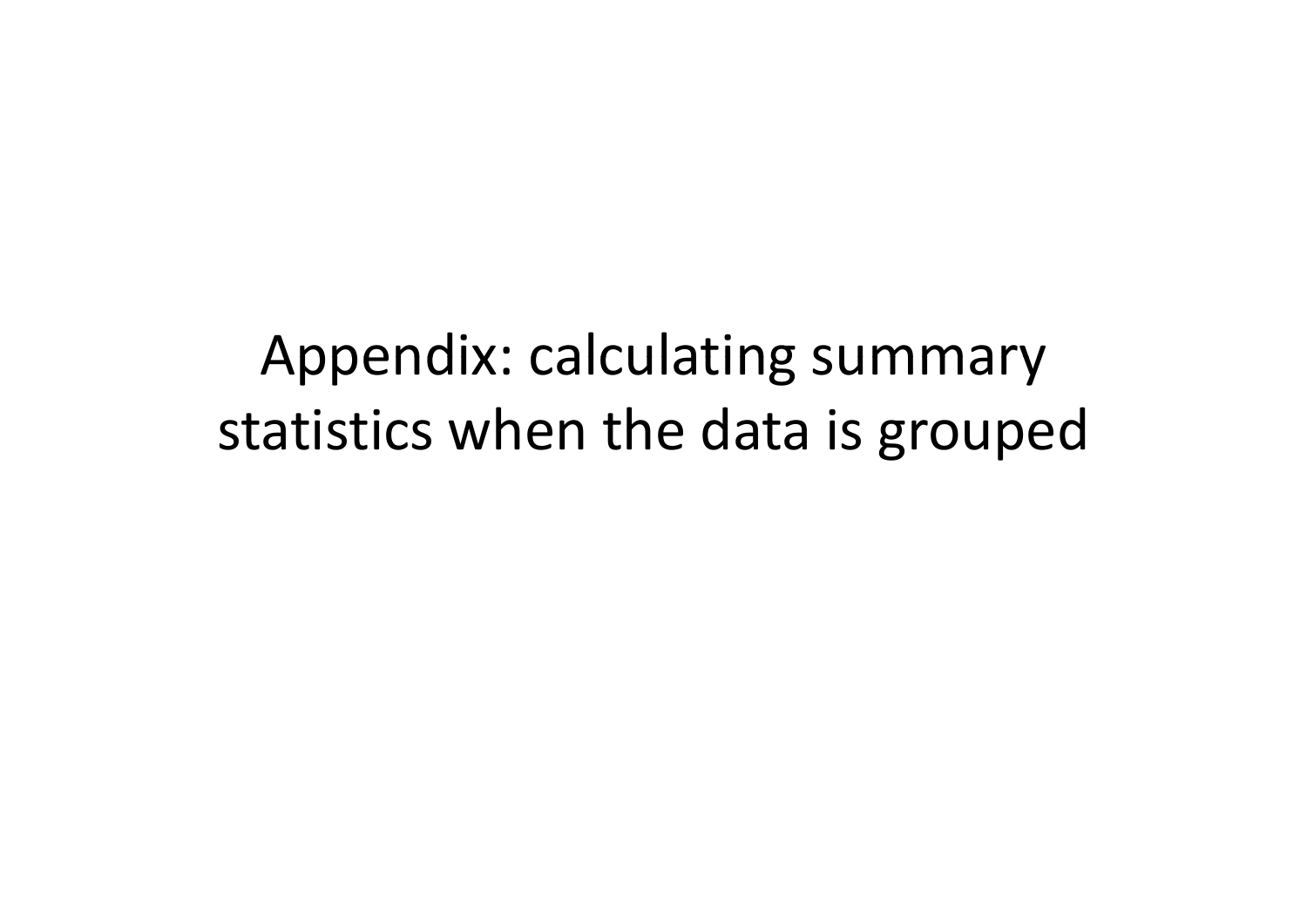### Data on Wealth in the UK

| <b>Class interval</b> | <b>Numbers (thousands)</b> |  |  |  |
|-----------------------|----------------------------|--|--|--|
| $0 - 9999$            | 3417                       |  |  |  |
| 10 000-24 999         | 1 303                      |  |  |  |
| 25 000 - 39 999       | 1 240                      |  |  |  |
| 40 000-49 999         | 714                        |  |  |  |
| 50 000-59 999         | 642                        |  |  |  |
| 60 000-79 999         | 1 361                      |  |  |  |
| 80 000-99 999         | 1 270                      |  |  |  |
| 100 000-149 999       | 2 708                      |  |  |  |
| 150 000-199 000       | 1 633                      |  |  |  |
| 200 000-299 000       | 1 242                      |  |  |  |
| 300 000-499 999       | 870                        |  |  |  |
| 500 000-999 999       | 367                        |  |  |  |
| 1 000 000-1 999 999   | 125                        |  |  |  |
| 2 000 000 or more     | 41                         |  |  |  |
| Total                 | 16 933                     |  |  |  |

**Table 1.3** The distribution of wealth, UK, 2001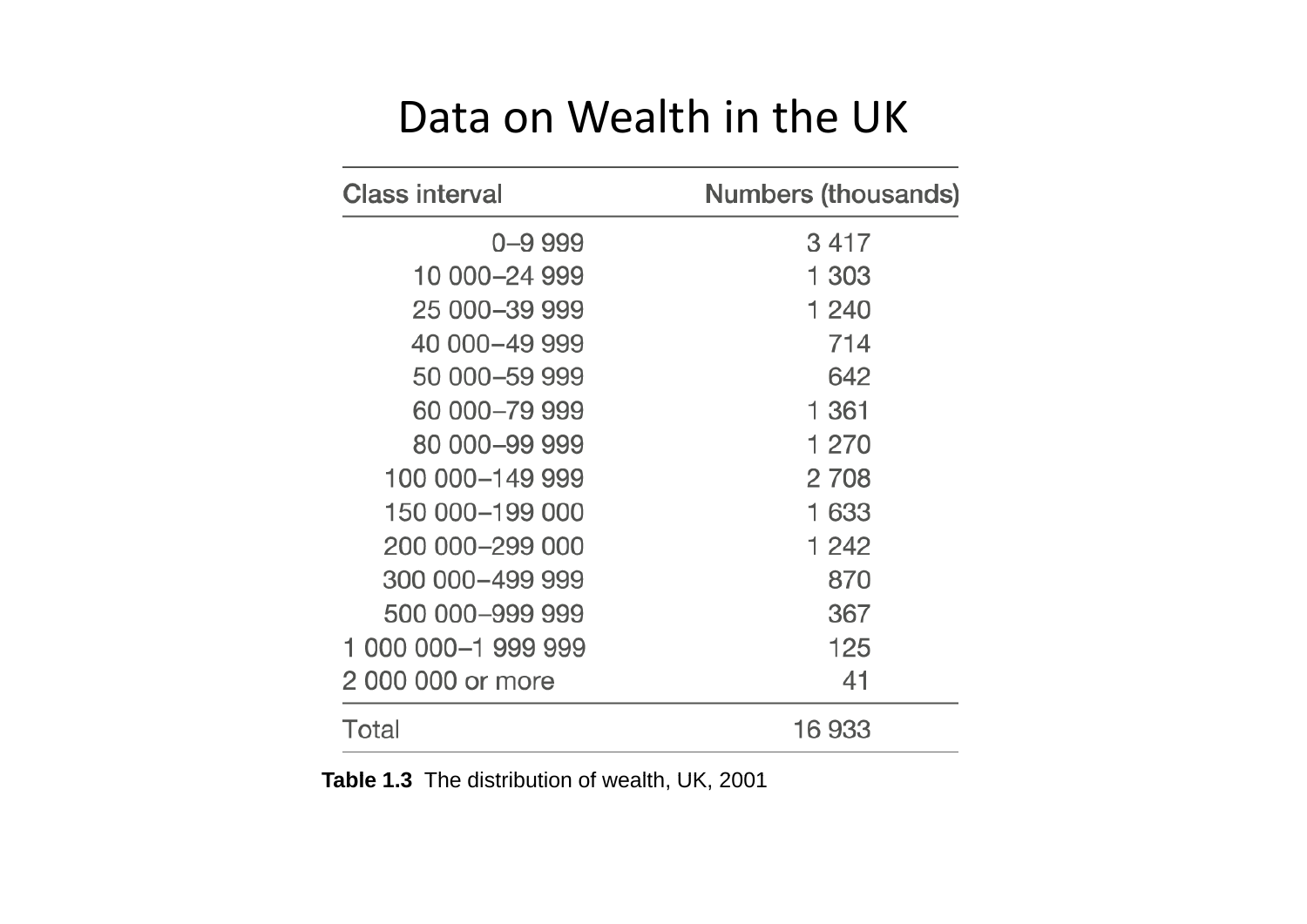|            | mid-point, |        |             |  |  |  |  |
|------------|------------|--------|-------------|--|--|--|--|
| Range      | X          | f      | fx          |  |  |  |  |
| $0-$       | 5.0        | 3,417  | 17,085.0    |  |  |  |  |
| $10,000 -$ | 17.5       | 1,303  | 22,802.5    |  |  |  |  |
| $25,000-$  | 32.5       | 1,240  | 40,300.0    |  |  |  |  |
| 40,000-    | 45.0       | 714    | 32,130.0    |  |  |  |  |
| $50,000-$  | 55.0       | 642    | 35,310.0    |  |  |  |  |
| 60,000-    | 70.0       | 1,361  | 95,270.0    |  |  |  |  |
| 80,000-    | 90.0       | 1,270  | 114,300.0   |  |  |  |  |
| 100,000-   | 125.0      | 2,708  | 338,500.0   |  |  |  |  |
| 150,000-   | 175.0      | 1,633  | 285,775.0   |  |  |  |  |
| 200,000-   | 250.0      | 1,242  | 310,500.0   |  |  |  |  |
| 300,000-   | 400.0      | 870    | 348,000.0   |  |  |  |  |
| 500,000-   | 750.0      | 367    | 275,250.0   |  |  |  |  |
| 1,000,000- | 1500.0     | 125    | 187,500.0   |  |  |  |  |
| 2,000,000- | 3000.0     | 41     | 123,000.0   |  |  |  |  |
| Total      |            | 16,933 | 2,225,722.5 |  |  |  |  |

#### The mean of the Wealth Distribution

$$
\mu = \frac{\sum fx}{\sum f} = \frac{2,225,722.5}{16,933} = 133.443
$$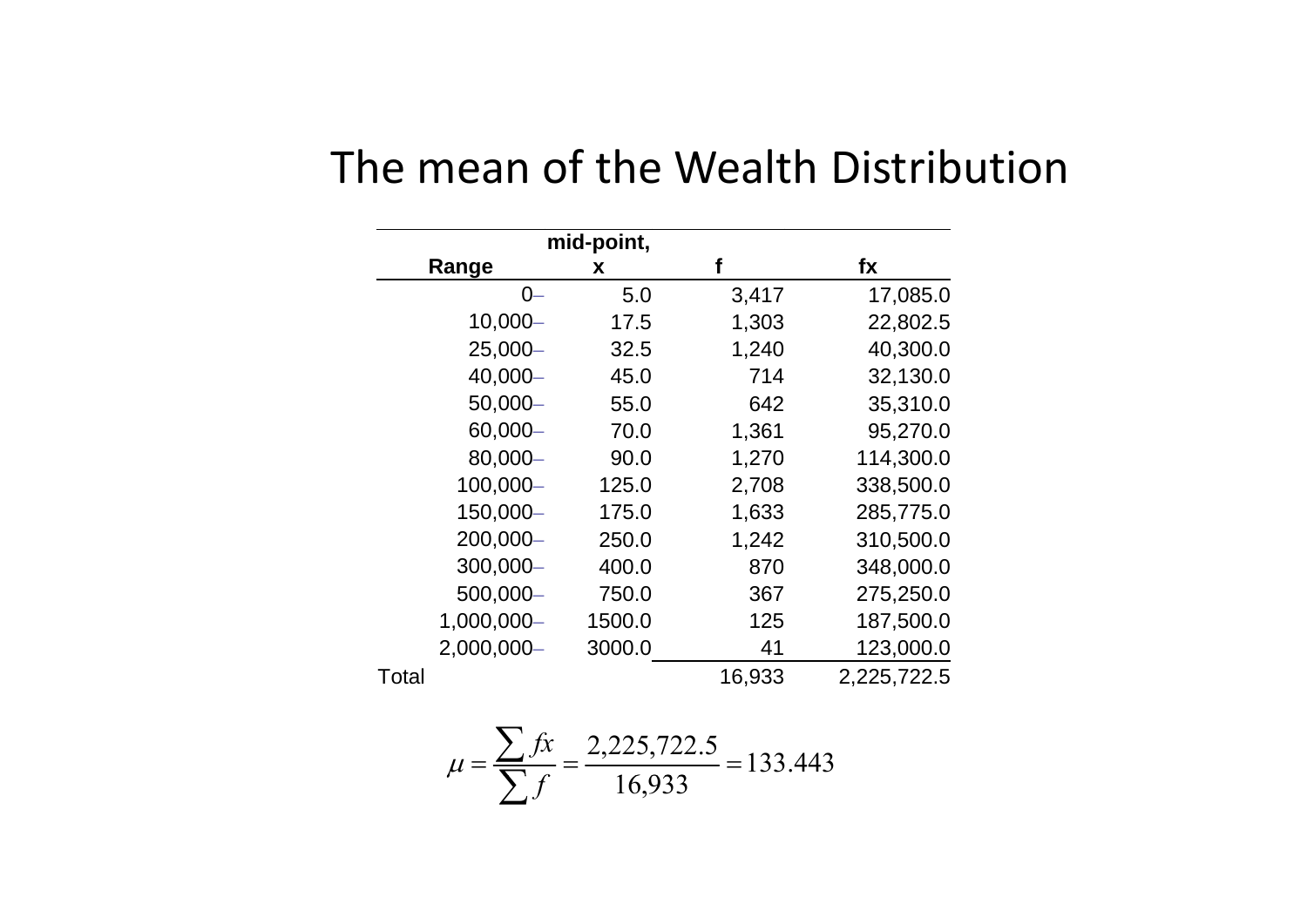### Calculating the Median

**Cumulative** 

- $\bullet$ 16,933 observations, hence person 8,466.5 in rank order has the median wealth
- This person is somewhere in the £60‐80k interval

|                |                  | <b>VUIII UIULI YV</b> |
|----------------|------------------|-----------------------|
| Range          | <b>Frequency</b> | frequency             |
| $0-$           | 3,417            | 3,417                 |
| $10,000 -$     | 1,303            | 4,720                 |
| $25,000-$      | 1,240            | 5,960                 |
| $40,000 -$     | 714              | 6,674                 |
| $50,000 -$     | 642              | $7,316 \triangle$     |
| $60,000 -$     | 1,361            | 8,677                 |
| $80,000 -$     | 1,270            | 9,947                 |
| $\blacksquare$ | $\blacksquare$   |                       |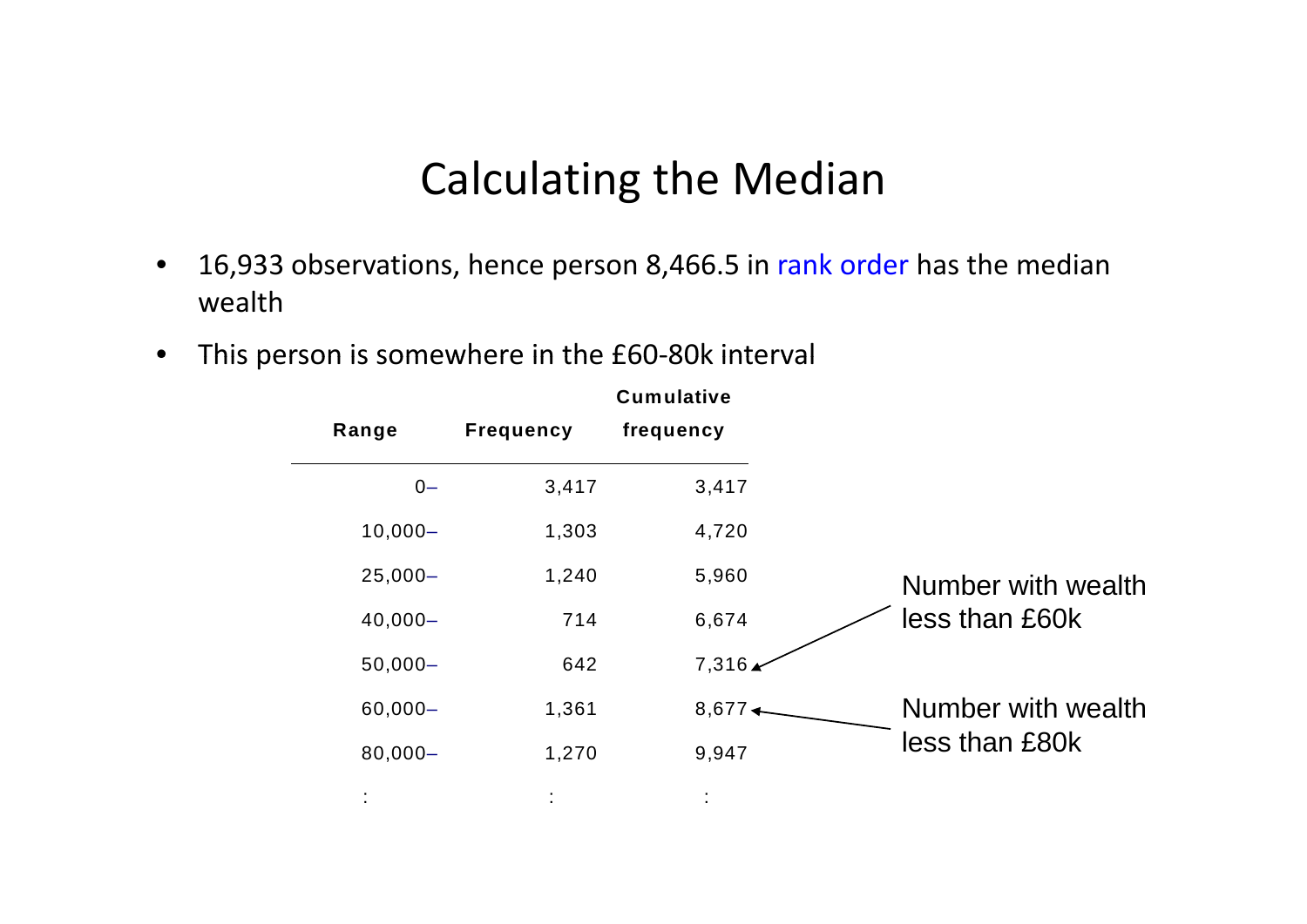### Calculating the Median (cont.)

 $\bullet$ • To find the precise median, use

$$
x_{L} + (x_{U} - x_{L}) \left\{ \frac{\frac{N}{2} - F}{f} \right\}
$$
  
= 60 + (80 - 60)  $\left\{ \frac{16,933}{2} - 7,316 \right\}$  = 76.907

 $\bullet$ Median wealth is £76,907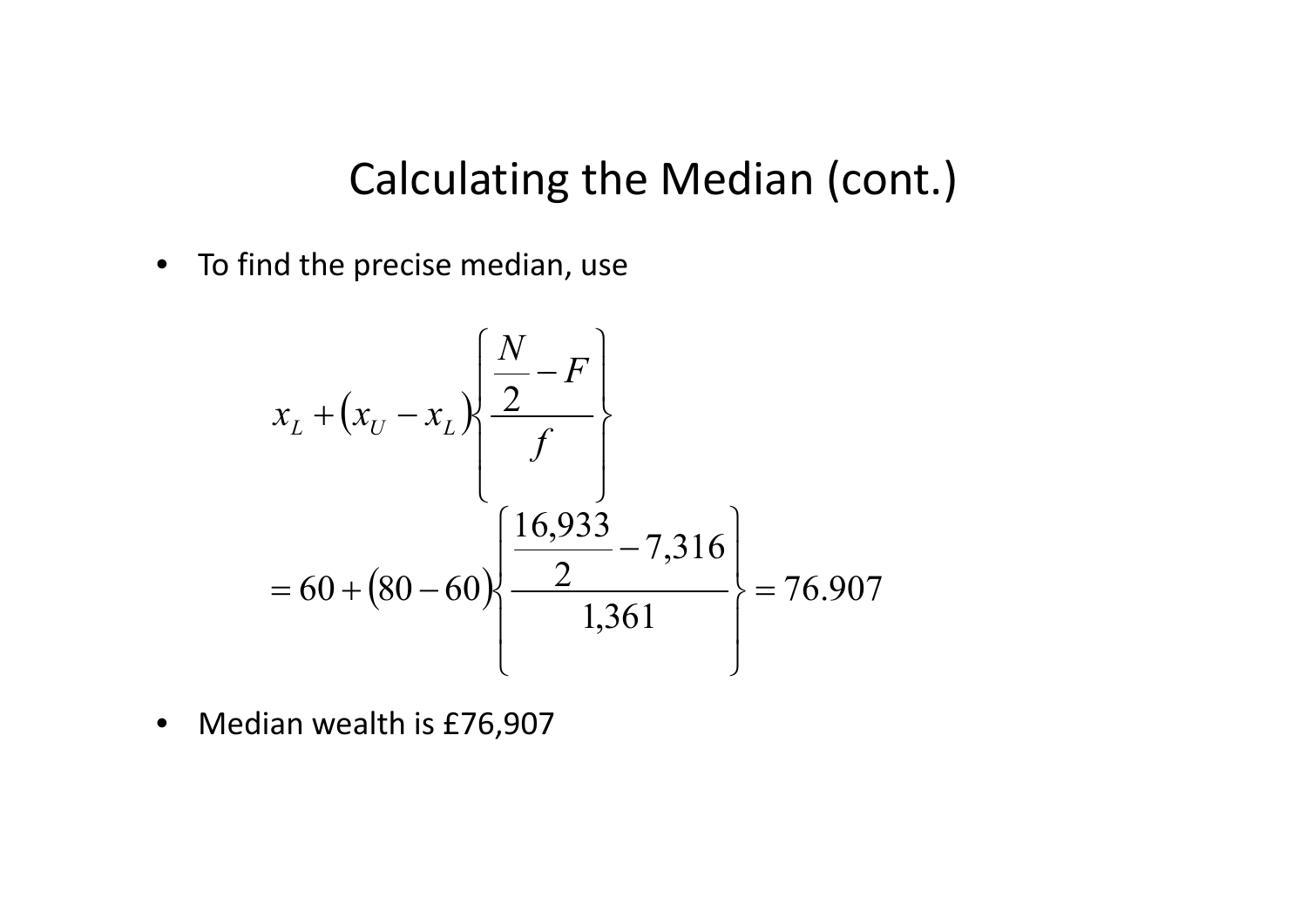### The Mode (cont.)

 $\bullet$  For grouped data, the mode corresponds to the interval with greatest frequency density

|            |                                                  | <b>Class</b> | <b>Frequency</b> |       |
|------------|--------------------------------------------------|--------------|------------------|-------|
| Range      | <b>Frequency</b>                                 | width        | density          |       |
| $0-$       | 3,417                                            | 10,000       | $0.3417 +$       | Modal |
| $10,000 -$ | 1,303                                            | 15,000       | 0.0869           | class |
| $25,000-$  | 1,240                                            | 15,000       | 0.0827           |       |
| 40,000-    | 714                                              | 10,000       | 0.0714           |       |
| $50,000 -$ | 642                                              | 10,000       | 0.0642           |       |
|            | $M \cap \Delta = \Gamma \cap \Delta \cap \Gamma$ |              |                  |       |

 $\textsf{Mode} = \textup{\texttt{E0--10,000}}$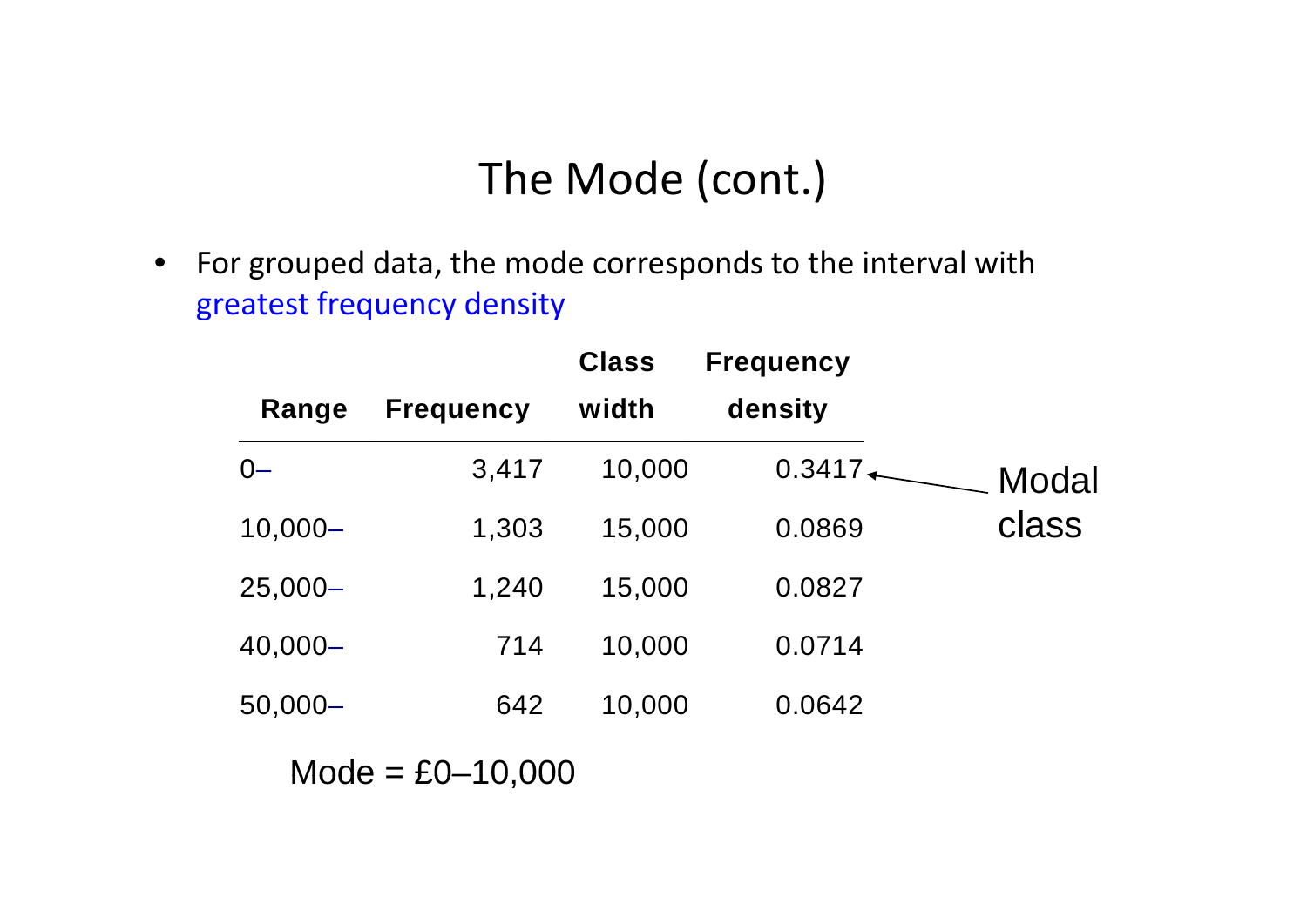#### The Variance

• The variance is the average of all squared deviations from the mean:

$$
\sigma^2 = \frac{\sum f(x - \mu)^2}{\sum f}
$$

 $\bullet$ The larger this value, the greater the dispersion of the observations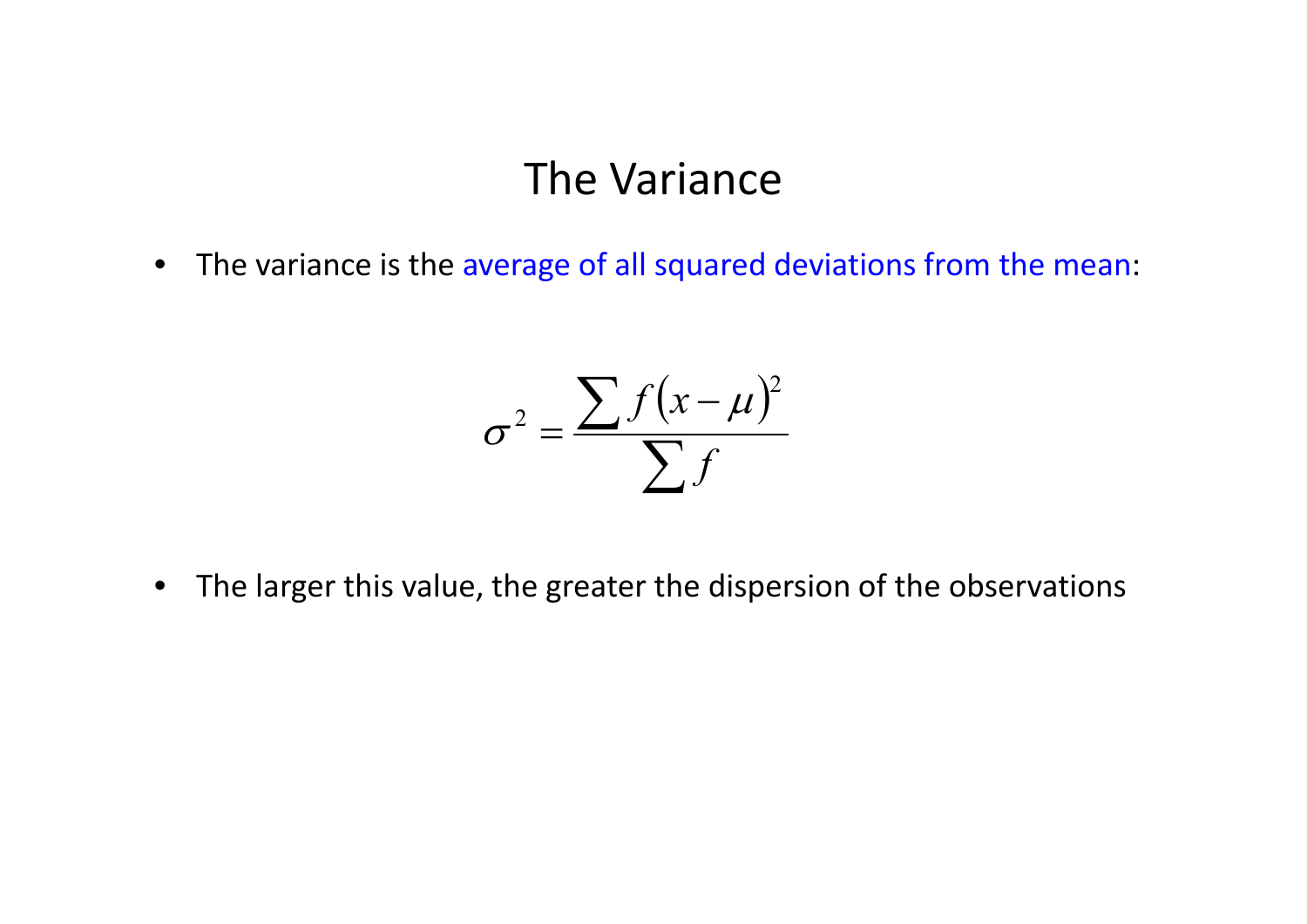| Mid-point   |         |              | <b>Deviation</b> |               |                  |
|-------------|---------|--------------|------------------|---------------|------------------|
| Range       | x(£000) | Frequency, f | $(x - \mu)$      | $(x - \mu)^2$ | $f(x-\mu)^2$     |
| $0-$        | 5.0     | $3,417-$     | 126.4            | 15,987.81     | 54,630,329.97    |
| $10,000 -$  | 17.5    | $1,303 -$    | 113.9            | 12,982.98     | 16,916,826.55    |
| $25,000-$   | 32.5    | $1,240 -$    | 98.9             | 9,789.70      | 12,139,223.03    |
| 40,000-     | 45.0    | $714 -$      | 86.4             | 7,472.37      | 5,335,274.81     |
| $50,000-$   | 55.0    | 642-         | 76.4             | 5,843.52      | 3,751,537.16     |
| 60,000-     | 70.0    | $1,361 -$    | 61.4             | 3,775.23      | 5,138,086.73     |
| 80,000-     | 90.0    | $1,270 -$    | 41.4             | 1,717.51      | 2,181,241.95     |
| 100,000-    | 125.0   | $2,708 -$    | 6.4              | 41.51         | 112,411.42       |
| 150,000-    | 175.0   | 1,633        | 43.6             | 1,897.22      | 3,098,162.88     |
| 200,000-    | 250.0   | 1,242        | 118.6            | 14,055.79     | 17,457,288.35    |
| $300,000 -$ | 400.0   | 870          | 268.6            | 72,122.92     | 62,746,940.35    |
| 500,000-    | 750.0   | 367          | 618.6            | 382,612.90    | 140,418,932.52   |
| 1,000,000   | 1500.0  | 125          | 1,368.6          | 1,872,948.56  | 234,118,569.53   |
| 2,000,000-  | 3000.0  | 41           | 2,868.6          | 8,228,619.88  | 337, 373, 415.02 |
| Total       |         | 16,933       |                  |               | 895,418,240.28   |

#### Calculation of the Variance

$$
\sigma^2 = \frac{\sum f(x - \mu)^2}{\sum f} = \frac{895,418,240.28}{16,933} = 52,880.07
$$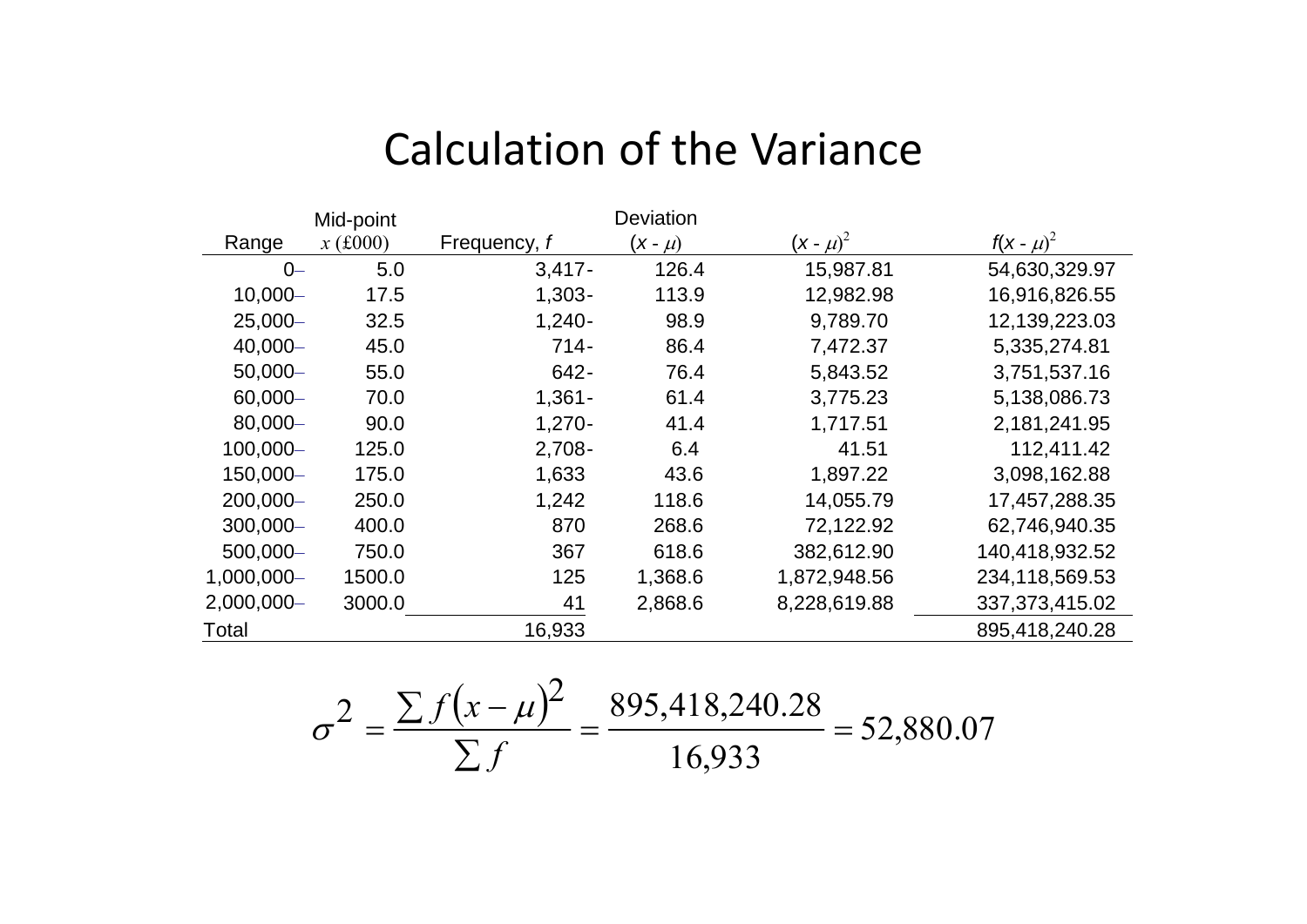### The Standard Deviation

- The variance is measured in 'squared £s' (because we used squared deviations)
- Hence take the square root to get back to £s This gives the standard deviation

$$
\sigma = \sqrt{52,880.07} = 229.957
$$

or £229 957 £229,957